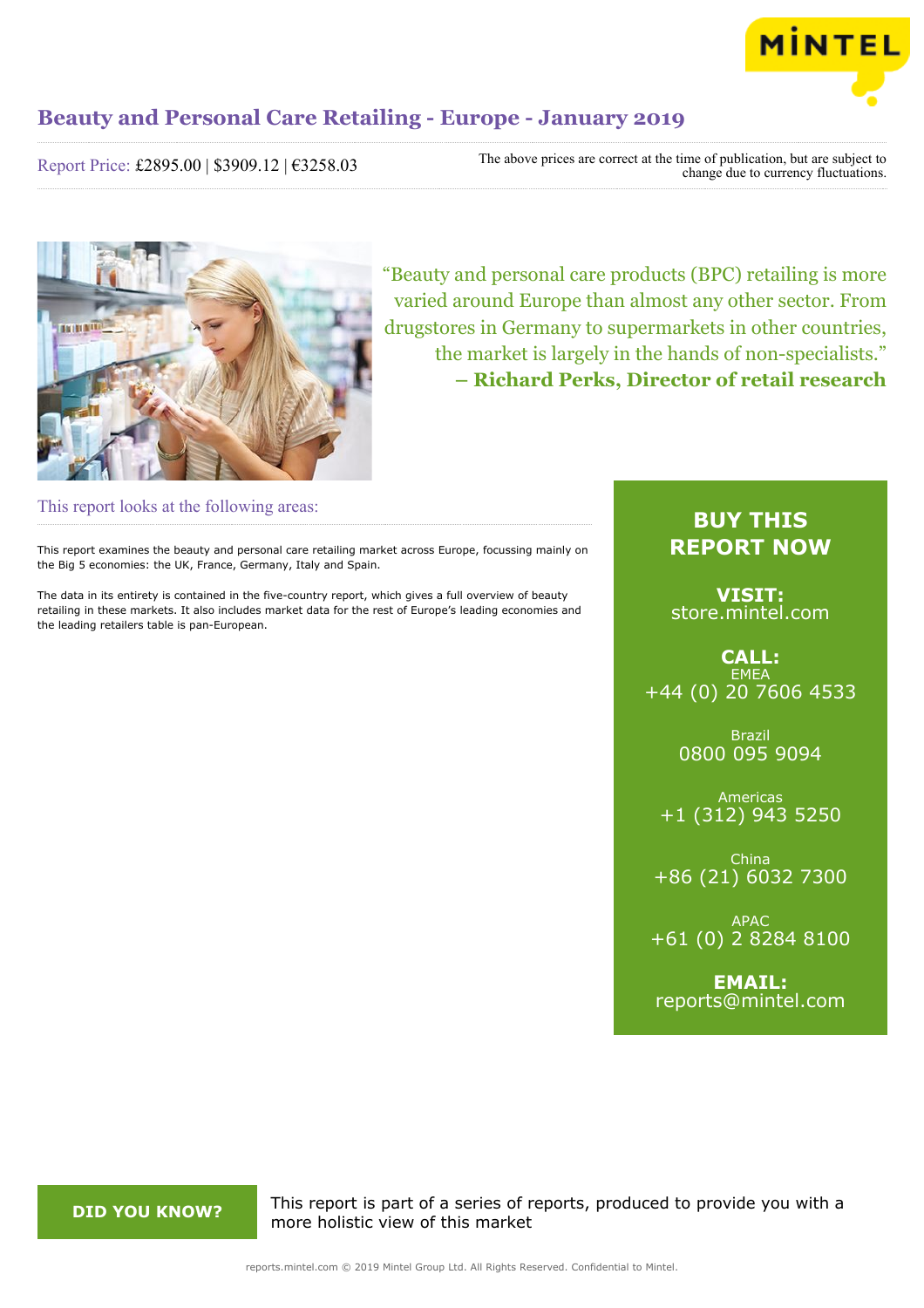

Report Price: £2895.00 | \$3909.12 | €3258.03

The above prices are correct at the time of publication, but are subject to change due to currency fluctuations.

#### **Table of Contents**

#### **Overview**

Areas covered in this Report Consumer research Technical notes Retail sector sizes Financial definitions Abbreviations

#### VAT rates

Figure 1: VAT rates around Europe, 2014-19

#### **Executive Summary – Europe – The Market**

#### The market

#### Sector size and forecast

Figure 2: Europe: health and beauty specialists, sales, excl. VAT, 2014-18

Figure 3: Europe: health and beauty specialists, forecast sales, excl. VAT, 2019-23

#### Beauty and personal care specialists

Figure 4: Europe: beauty and personal care specialists, sales, 2014-18

Figure 5: Europe: beauty and personal care specialists, forecast sales, 2019-23

Figure 6: Europe: estimated sales by BPC retailers, 2015-17

#### Spending on personal care goods and services

Figure 7: Europe: consumer spending on health and beauty products and services, 2013-17

Figure 8: Europe: Spending on personal care goods and services as % of all consumer spending, 2017

#### Spending and retail sales

Figure 9: Europe: Sales by BPC specialists as % all spending on beauty and personal care, 2013-17

#### Inflation

Figure 10: Europe: inflation in personal care goods and services, annual % change, 2014-18

Figure 11: Europe: inflation in personal care goods, annual % change, 2014-18

Figure 12: Europe: Inflation: all items and personal care products, 2018\*

#### Online

Figure 13: Europe: online sales of BPC products, 2018

#### Leading specialists

Figure 14: Europe: leading beauty and personal care specialists, sales, 2015/16-2017/18

Figure 15: Europe: leading beauty and personal care specialists, outlets 2015/16-2017/18

Figure 16: Leading beauty and personal care retailers, sales per outlet 2015/16-2017/18

#### Market shares

Figure 17: Europe: top 20 beauty and personal care specialists' shares of all BPC specialists' sales, 2015-17

#### What we think

**Executive Summary – Europe – The Consumer**

BUY THIS REPORT NOW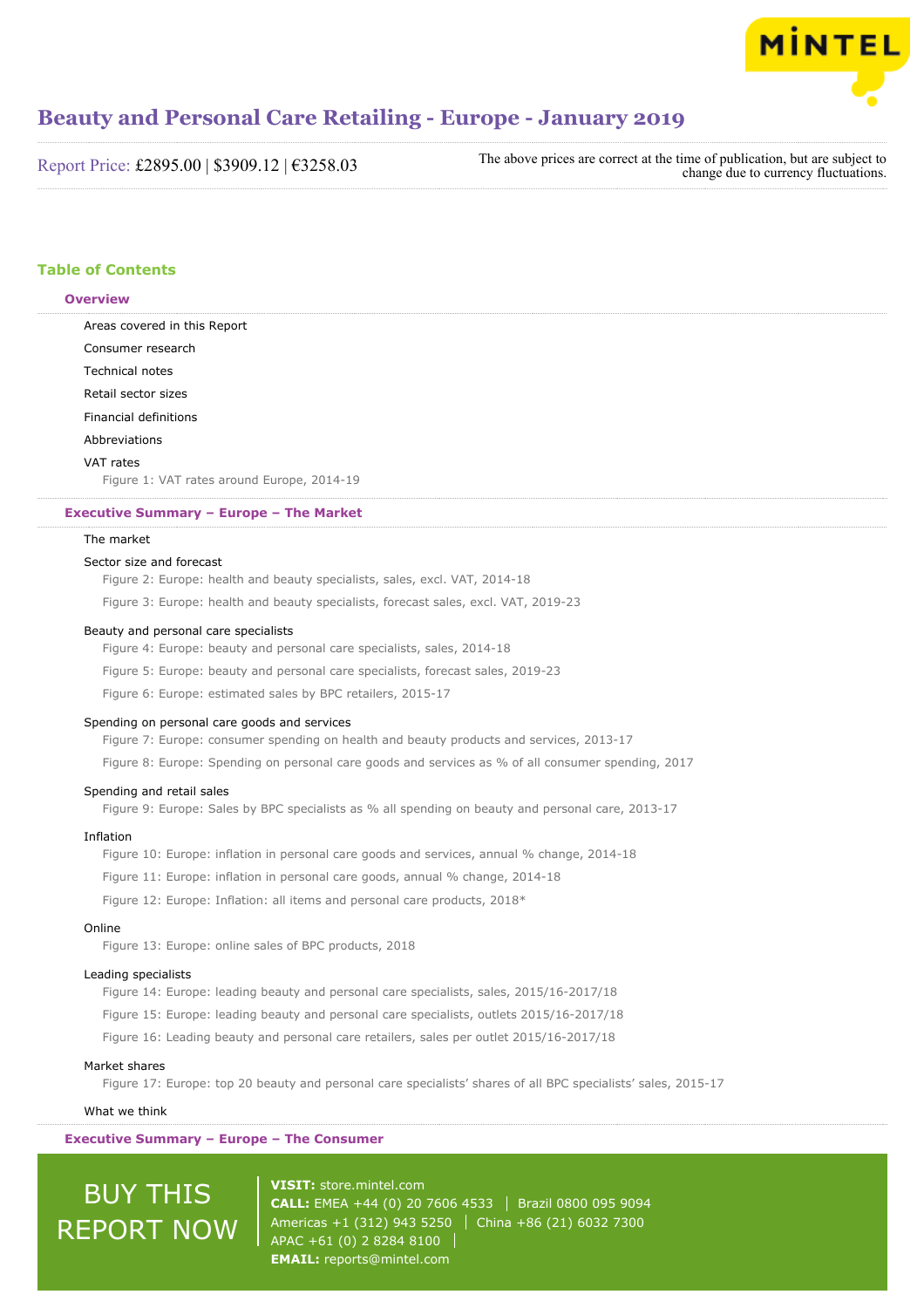

#### Report Price: £2895.00 | \$3909.12 | €3258.03

The above prices are correct at the time of publication, but are subject to change due to currency fluctuations.

#### What they bought

Figure 18: Europe: products bought in the last 12 months by country, October 2018

#### Online vs in-store

Figure 19: Europe: buyers of BPC products in-store and online, October 2018

#### Store-based retailers

Figure 20: Europe: leading specialist BPC retailers and share of shoppers, October 2018

Figure 21: Europe: share of BPC shoppers using specialists, supermarkets and department stores, by country, October 2018

#### Online retailers

Figure 22: Europe: retailers used to buy BPC products online, October 2018

#### Attitudes to shopping for BPC products

Figure 23: Europe: attitudes to shopping for beauty and personal care, October 2018

Figure 24: Europe: those wanting more environmentally-friendly packaging, October 2018

Figure 25: Europe: those wanting to know if products are produced ethically, October 2018

Figure 26: Europe: those wanting to compare prices before buying, October 2018

#### **Executive Summary – Europe – Launch Activity and Innovation**

#### Retail innovations

#### Douglas launches new strategy

#### Zalando opens first bricks-and-mortar beauty store

Figure 27: Zalando's first physical beauty store, Berlin, November 2018

#### Sephora's natural beauty category

Lush's first packaging-free store in Milan Figure 28: Lush's The Naked Store

YSL beauty hotel

Chanel creative studio launch

Augmented reality

Neutrogena Skin360

Collaborations

L'Oréal launches Isabel Marant collaboration at Paris Fashion Week

Purchase straight from the red carpet

Jennifer Lopez launches a beauty line

### ASOS x Crayola

**Overview** 

#### **France**

What you need to know

Areas covered in this Report

Executive summary

The market

Consumer spending

Figure 29: France: consumer spending on beauty and personal care (incl. VAT), 2013-18

## BUY THIS REPORT NOW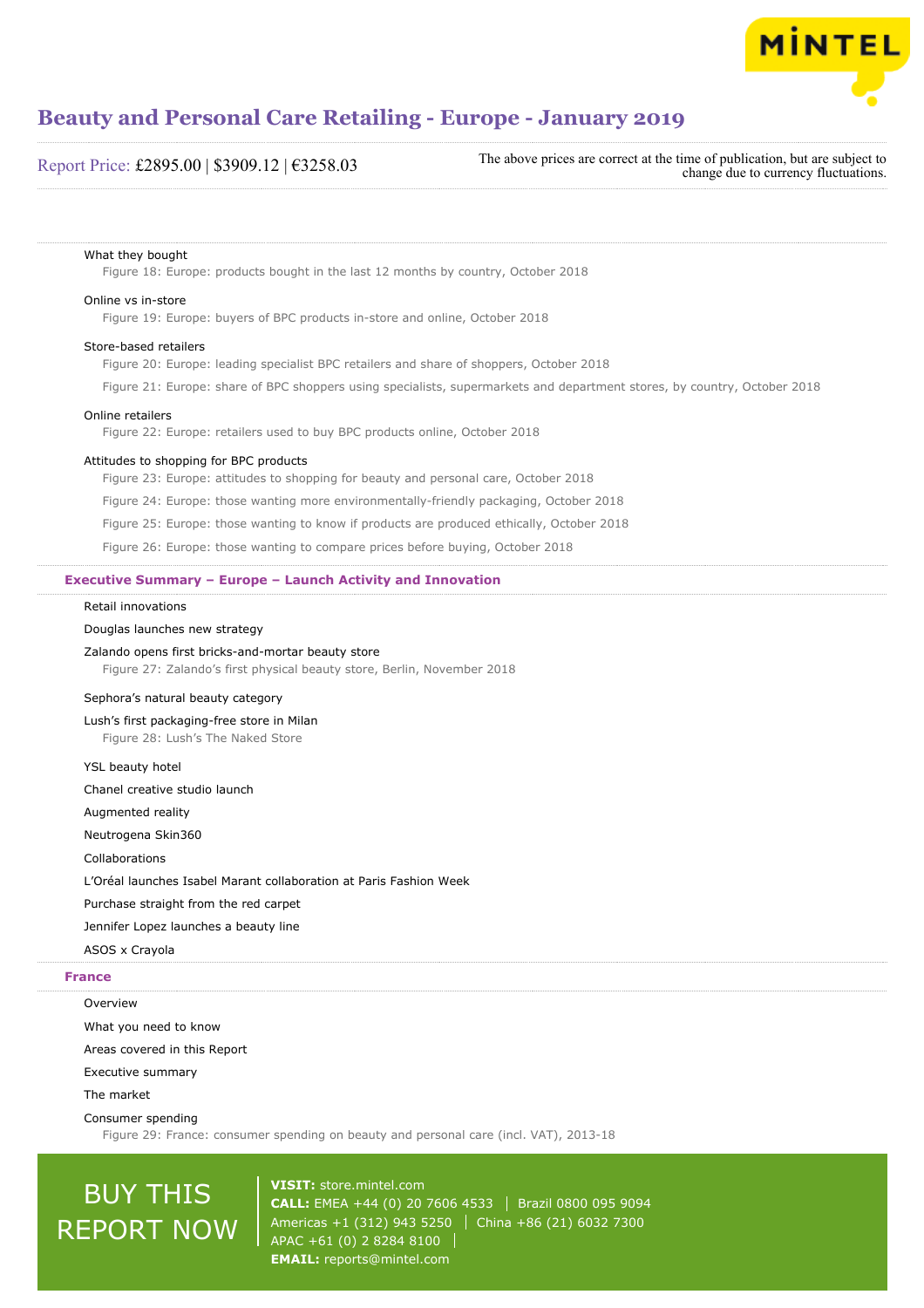

#### Report Price: £2895.00 | \$3909.12 | €3258.03

The above prices are correct at the time of publication, but are subject to change due to currency fluctuations.

#### Sector size and forecast

#### Channels of distribution

Figure 30: France: estimated distribution of spending on beauty and personal care goods by channel, 2018

#### Companies and brands

Leading players

#### Market shares

Figure 31: France: leading beauty specialists' shares of all beauty specialists' sales, 2018

#### Online

The consumer

#### BPC products purchased

Figure 32: France: BPC products bought in the last 12 months – Broad categories, October 2018

#### Online and in-store shopping for BPC

#### Where they shop for BPC

Figure 33: France: where beauty and personal care products were purchased, October 2018

#### Attitudes to shopping for BPC products

Figure 34: France: attitudes to buying beauty and personal care, October 2018

- What we think
- Issues and insights
- Clean and green beauty
- The facts
- The implications
- The future for online and digital
- The facts

The implications

The market – What you need to know

Economy picking up after prolonged period of low growth

BPC, a low growth market

BPC retailers doing well

Grocers and specialist chains are the main channels

Consumer spending

Signs of growth in the French economy

Low growth in beauty and personal care spending

Figure 35: France: consumer spending on beauty and personal care (incl. VAT), 2013-18

#### Product market breakdown

Figure 36: France: main beauty and personal care markets, spending (inc VAT), 2013-18

Figure 37: France: main beauty and personal care markets, forecast spending (inc VAT), 2019-22

Sector size and forecast

Total retail sales recovering, further growth forecast in 2018

Beauty retailers' sales accelerating

## BUY THIS REPORT NOW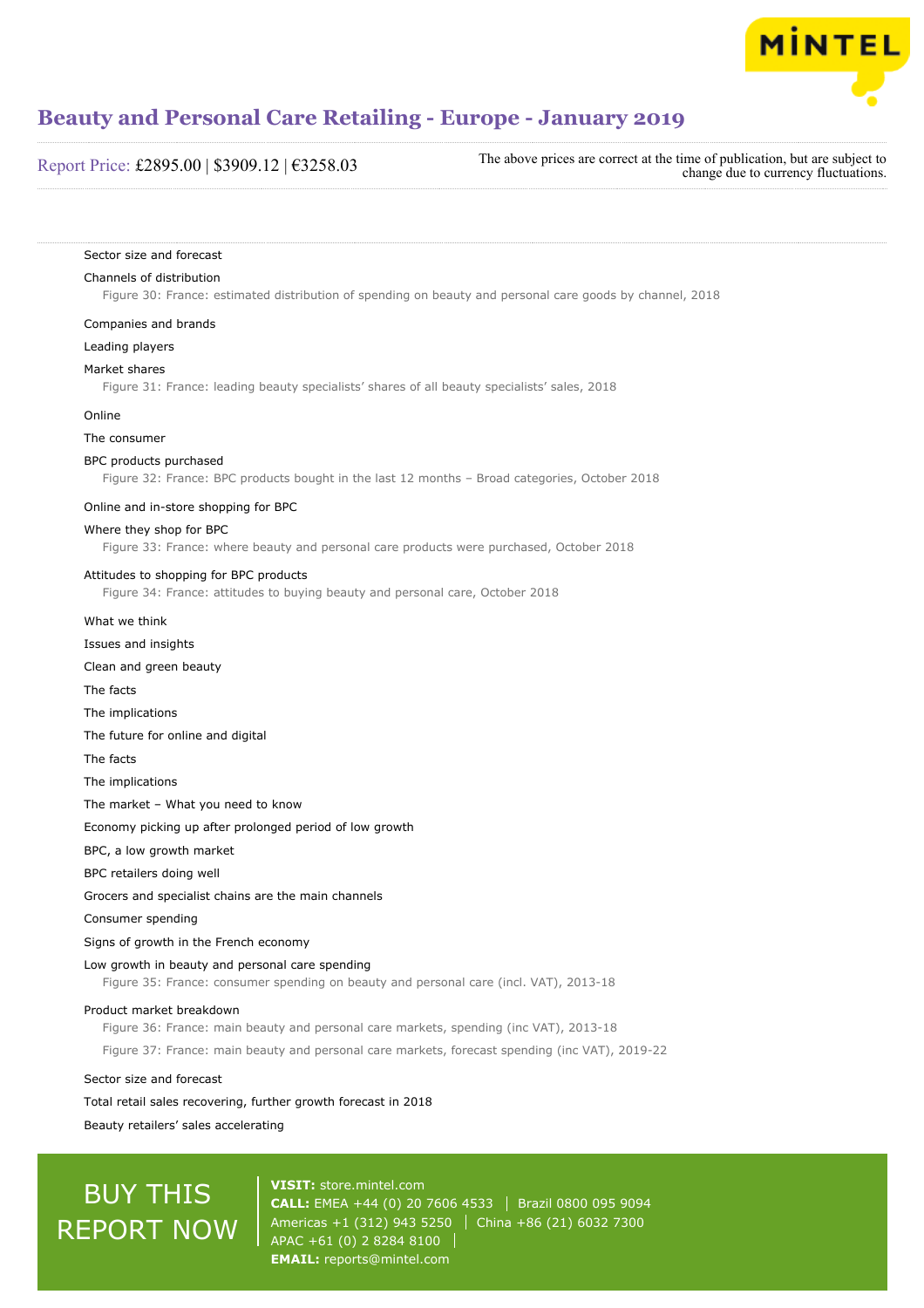

| The above prices are correct at the time of publication, but are subject to<br>change due to currency fluctuations. |
|---------------------------------------------------------------------------------------------------------------------|
|                                                                                                                     |

Figure 38: France: health & beauty specialists, sales (excl VAT), 2013-18

Figure 39: France: health & beauty specialists, forecast sales, excl VAT, 2018-23

#### Inflation

Figure 40: France: consumer prices \* of personal care items, annual % change, 2013-17

Figure 41: France: consumer price inflation (HICP \*) on personal care products and services, annual % change, January 2017-October  $2018$ 

#### Channels of distribution

Figure 42: France: where beauty and personal care products were purchased, France, October 2018

#### Grocers dominate

Pharmacies and parapharmacies significant

#### Department stores have a low share

#### Online growing

Figure 43: France: estimated distribution of spending on beauty and personal care goods by channel, 2018

#### Companies and brands – What you need to know

Sephora leads

#### Leading groups generate almost 80% of sector sales

Online BPC shopping growing

#### Leading players

Sephora leads

#### Yves Rocher developing new store formats

#### Marionnaud still in the red despite investments

Figure 44: France: leading beauty and personal care specialists, sales, 2014-18

Figure 45: France: leading beauty and personal care specialists, outlets, 2014-18

#### Sales per outlet

Figure 46: France: leading beauty and personal care specialists, sales per outlet, 2014-18

#### Market shares

Figure 47: France: leading beauty specialists' shares of all beauty specialists' sales, 2014-18

#### Online

Online activity

#### Shopping online

Figure 48: France: online purchases in the last 12 months in key sectors, 2012-18

Online BPC sales

#### Leading online players

#### Digital world potential

Figure 49: France: beauty and grooming-related activities done or willing to do, 2018

#### The consumer – What you need to know

BPC, a partly non-discretionary market

Supermarkets lead for buying BPC

Demand for ethical and natural products

Experiences appeal to the young

## BUY THIS REPORT NOW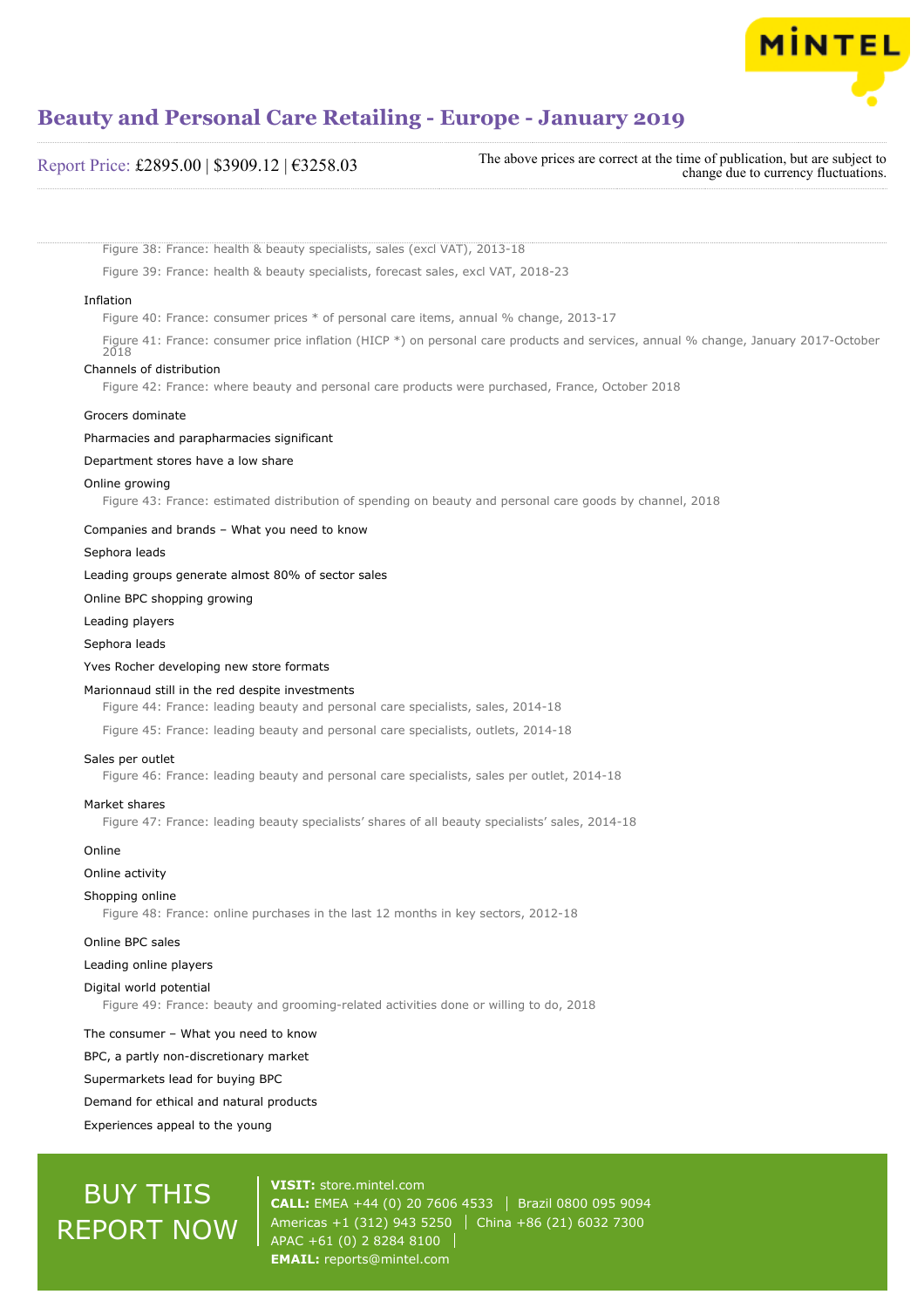

#### Report Price: £2895.00 | \$3909.12 | €3258.03

The above prices are correct at the time of publication, but are subject to change due to currency fluctuations.

#### Beauty and personal care products purchased

Figure 50: France: BPC products bought in the last 12 months – Broad categories, October 2018

#### Online and in-store shopping for beauty and personal care products

#### Women shop more online

Figure 51: France: online BPC shoppers, October 2018

Figure 52: France: profile of online and in-store buyers of beauty and personal care products, October 2018

Figure 53: France: where beauty and personal care products were purchased, by how they shopped, October 2018

#### Where beauty and personal care products are purchased

Figure 54: France: where beauty and personal care products were purchased, October 2018

#### Customer profiles

Figure 55: France: usage of retailers for buying beauty and personal care products, by average age and income, October 2018

#### Where people shopped and what they bought

Figure 56: France: BPC products purchased by type of retailer used, deviation from average, October 2018

Figure 57: France: BPC products purchased by specialist retailer used, deviation from average, October 2018

#### Attitudes to shopping for beauty and personal care products

#### Figure 58: France: attitudes to buying beauty and personal care, October 2018

Demand for ethical and natural products

Experiences appeal to the young

Figure 59: France: in-store related attitudes to buying beauty and personal care by age group, October 2018

#### Ethics and nature have broader appeal

Figure 60: France: environmental attitudes to buying beauty and personal care by age group, October 2018

#### Price more important to women

Figure 61: France: attitudes to buying beauty and personal care, % agreeing that "I often compare the price of a product across different retailers" by age group and gender, October 2018

#### Customer profiles for different attitudes

Figure 62: France: profile of those agreeing with selected attitude statements, October 2018

#### Choice and price

Figure 63: France: attitudes to buying beauty products by retailer used, October 2018

#### Environmental and ethical concerns

Figure 64: France: attitudes to buying beauty products by retailer used, October 2018

#### Appendix – Data sources, abbreviations and supporting information

#### Abbreviations

#### Data sources

#### **Germany**

**Overview** 

What you need to know

#### Areas covered in this Report

Executive summary

#### Consumer spending

Figure 65: Germany: personal care spending as % all consumer spending, 2012-18

## BUY THIS REPORT NOW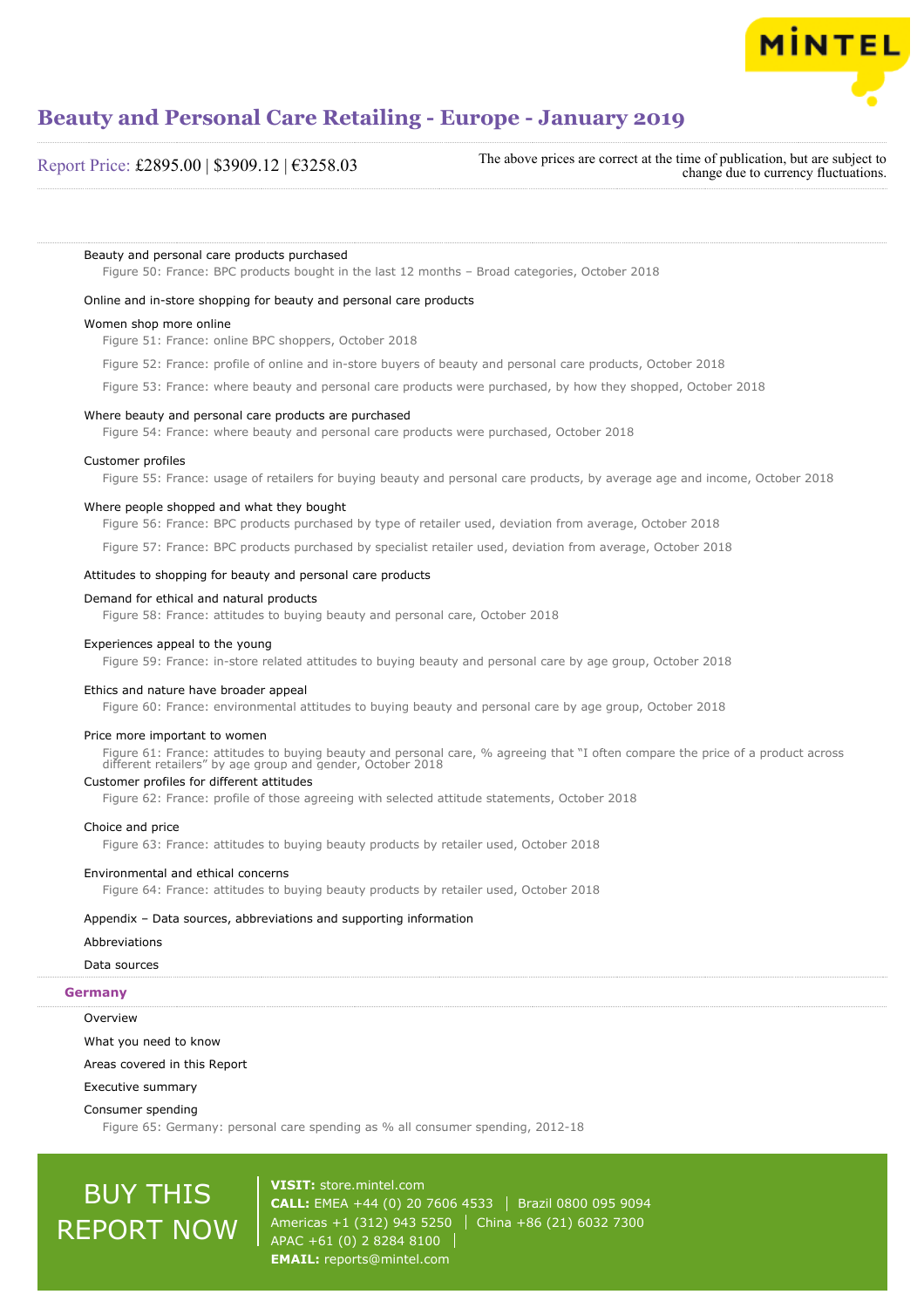

#### Report Price: £2895.00 | \$3909.12 | €3258.03

The above prices are correct at the time of publication, but are subject to change due to currency fluctuations.

#### Sector size and forecast

Figure 66: Germany: BPC specialists' share of all retail sales, 2013-23

#### Inflation

Figure 67: Germany: consumer price inflation on personal care products and services, annual % change, January 2017-November 2018

#### Channels of distribution

Figure 68: Germany: estimated distribution of spending on beauty and personal care products by channel, 2017

#### Companies and brands

#### Market shares

Figure 69: Germany: leading BPC specialists' shares of all BPC specialists' sales, 2017

Figure 70: Germany: leading BPC specialists' shares of all spending on BPC, 2017

#### Online

#### The consumer

#### What they buy

Figure 71: Germany: beauty and personal care products bought in the last 12 months, October 2018

#### Online and in-store shopping

Figure 72: Germany: online and in-store buyers of personal care products, October 2018

#### Where they shop

Figure 73: Germany: where beauty and personal care products were purchased, October 2018

#### Attitudes to shopping for beauty and personal care products

Figure 74: Germany: attitudes to products and packaging of BPC products, October 2018

Figure 75: Germany: attitudes to stores selling BPC products, October 2018

Figure 76: Germany: attitudes to price comparisons and online reviews, October 2018

Figure 77: Germany: attitudes to environmental concerns, October 2018

What we think Issues and insights The competitive arena is changing What we've seen What it means BPC retailing is becoming more demanding What we've seen What it means The market – What you need to know Personal care spending Specialists gaining share Inflation below average Drugstores still the biggest players Consumer spending

Figure 78: Germany: consumer spending on beauty and personal care (incl. VAT), 2013-18

#### Product market breakdown

## BUY THIS REPORT NOW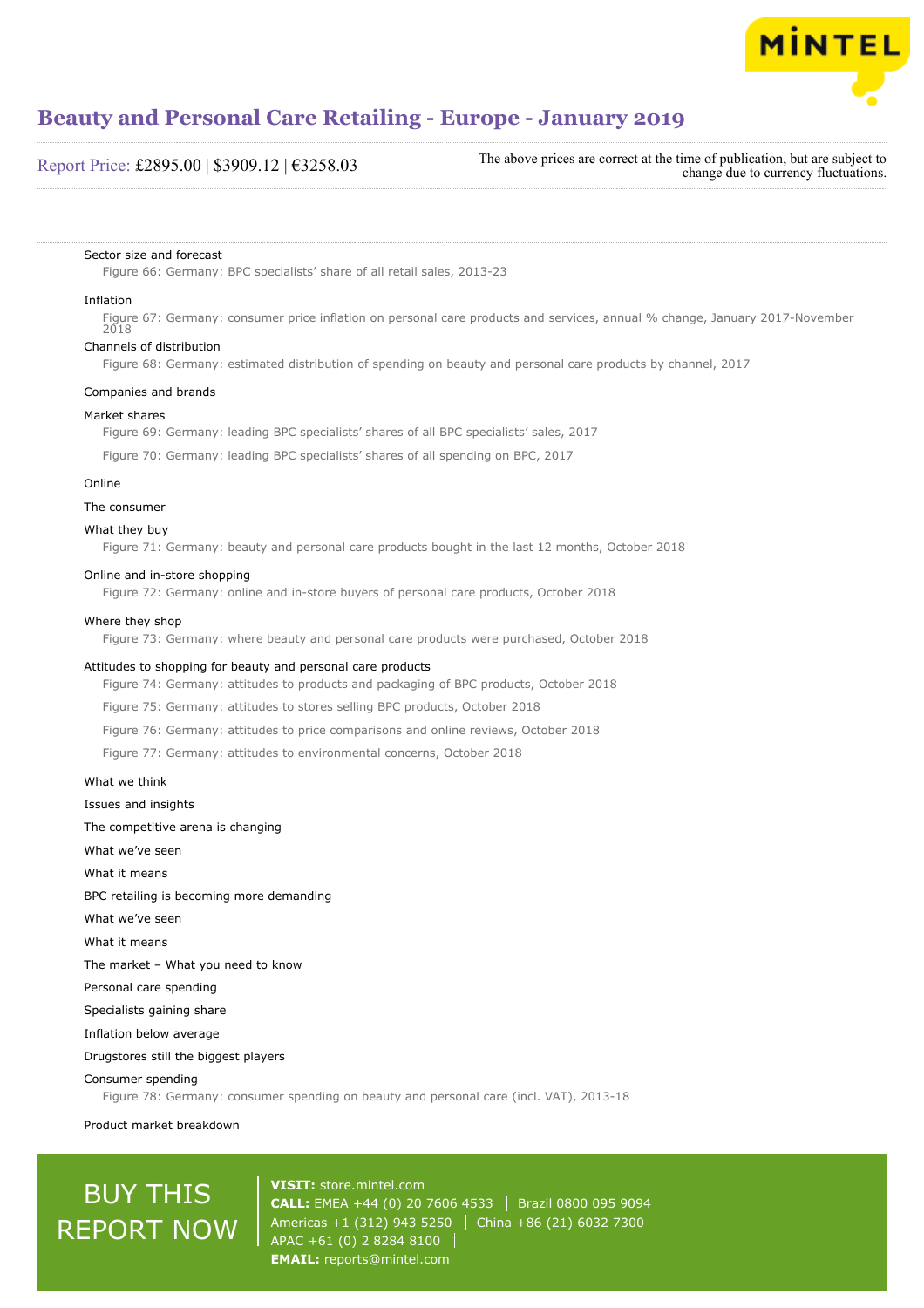

#### Report Price: £2895.00 | \$3909.12 | €3258.03 The above prices are correct at the time of publication, but are subject to change due to currency fluctuations.

Figure 79: Germany: main beauty and personal care markets, spending (incl. VAT), 2012-17 Figure 80: Germany: main beauty and personal care markets, forecast spending (incl. VAT), 2018-22

#### Sector size and forecast

#### Drugstores resurgent?

Figure 81: Germany: health & beauty specialists, sales, excl. VAT, 2014-18

Figure 82: Germany: health & beauty specialists, forecast sales, excl. VAT, 2019-23

#### Inflation

Figure 83: Germany: consumer prices of personal care items, annual % change, 2014-18

Figure 84: Germany: consumer price inflation on personal care products and services, annual % change, January 2017-November 2018

#### Channels of distribution

#### Cosmetics and perfumery specialists lead the way

Food retailers, not the force they are elsewhere

Mixed goods – A mixed picture

#### Online and other non-store

Figure 85: Germany: estimated distribution of spending on beauty and personal care products by channel, 2017

#### Companies and brands – What you need to know

Four players share the sector

#### Online takes 7.5% of the market

#### Leading players

Figure 86: Germany: leading beauty and personal care specialists, sales, excl. VAT, 2013/14-2017/18

Figure 87: Germany: leading beauty and personal care specialists, outlets, 2013/14-2017/18

Figure 88: Germany: leading beauty and personal care specialists, sales per outlet, excl. VAT, 2013/14-2017/18

#### Market shares

Figure 89: Germany: leading BPC specialists' shares of all beauty and personal care specialists' sales, 2014-17 Figure 90: Germany: leading BPC specialists' shares of all BPC spending, 2014-17

#### What happened to Schlecker's share of the market?

Online

#### Online access

#### Shopping online

Figure 91: Germany: online purchases in the last 12 months, 2008-17

Online sales and leading online players

The consumer – What you need to know

Almost everyone beauty and personal care products

Online growing, but is the sole focus for few

Drugstores the most used retailers

Price comparison and environmental concerns important to consumers

Beauty and personal care products purchased

#### Beauty and personal care products widely bought.

Figure 92: Germany: beauty and personal care products bought in the last 12 months, October 2018

## BUY THIS REPORT NOW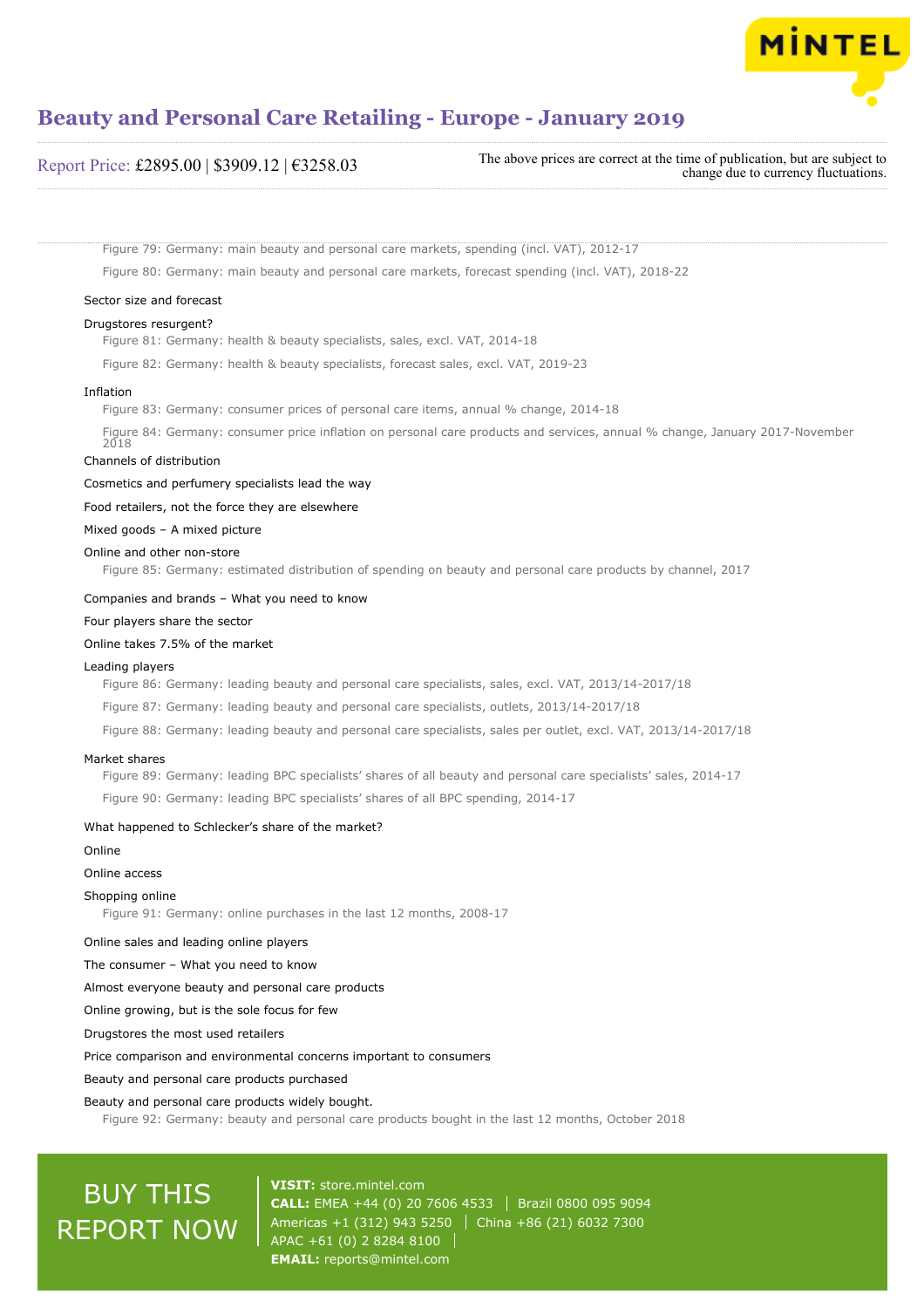

Report Price: £2895.00 | \$3909.12 | €3258.03

The above prices are correct at the time of publication, but are subject to change due to currency fluctuations.

Online and in-store shopping for beauty and personal care products

Figure 93: Germany: online and in-store buyers of beauty and personal care products, October 2018

#### Where beauty and personal care products are purchased

Figure 94: Germany: where beauty and personal care products were purchased, October 2018

Figure 95: Germany: customer profile of leading retailers, October 2018

#### Where people shopped and what they bought

Figure 96: Germany: toiletries buyers by where they shop, deviation from the average, October 2018

Figure 97: Germany: body skincare buyers by where they shop, deviation from the average, October 2018

Figure 98: Germany: fragrance/aftershave buyers by where they shop, deviation from the average, October 2018

#### Attitudes to shopping for beauty and personal care products

#### Products and packaging

Figure 99: Germany: attitudes to products and packaging of BPC products, October 2018

Figure 100: Germany: attitudes to limited editions by where BPC buyers shop, deviation from the average, October 2018

#### Stores

Figure 101: Germany: attitudes to stores selling BPC products, October 2018

Figure 102: Germany: BPC buyers unsure of what to buy by where they shop, deviation from the average, October 2018

#### Use of online for information gathering

Figure 103: Germany: attitudes to price comparisons and online reviews, October 2018

Figure 104: Germany: BPC buyers who compare prices by where they shop, deviation from the average, October 2018

#### Environmental and ethical concerns

Figure 105: Germany: attitudes to environmental concerns: October 2018

Figure 106: Germany: profile of those agreeing with ethical statements, October 2018

Figure 107: Germany: BPC buyers wanting ethically-produced goods by where they shop, deviation from the average, October 2018

#### Appendix – Data sources, abbreviations and supporting information

#### **Abbreviations**

#### Data sources

#### **Italy**

#### Overview

What you need to know

Areas covered in this Report

#### Executive summary

The market

#### Consumer spending

Figure 108: Italy: annual percentage change in total consumer spending and consumer spending on personal care, 2013-18

#### Sector size and forecast

Figure 109: Italy: annual percentage change in retail sales, by sector, 2013-18

#### Inflation

Figure 110: Italy: consumer price inflation on all items and personal care products and services, annual % change, December 2017-December 2018 Channels of distribution

## BUY THIS REPORT NOW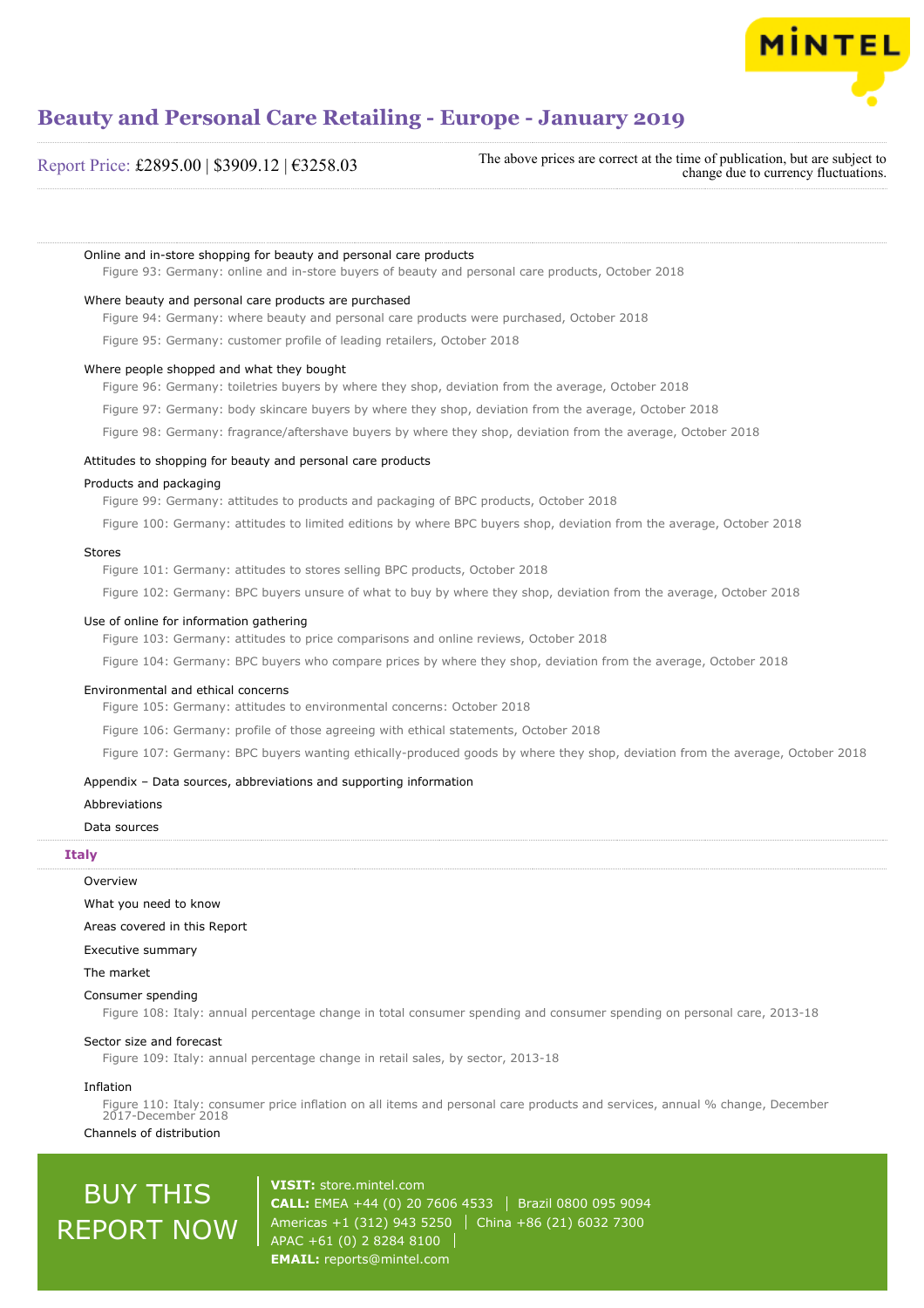

#### Report Price: £2895.00 | \$3909.12 | €3258.03

The above prices are correct at the time of publication, but are subject to change due to currency fluctuations.

Companies and brands Leading players Market share Figure 111: Italy: leading BPC specialists' estimated shares of all spending on beauty and personal care, 2018 Online The consumer BPC products purchased Figure 112: Italy: beauty and personal care products purchased in the last 12 months, October 2018 Where they shop Figure 113: Italy: where beauty and personal care products were purchased in the last 12 months, October 2018 Attitudes to shopping for BPC products Figure 114: Italy: attitudes to buying beauty and personal care products, October 2018 What we think Issues and insights How can retailers better utilise the online channel? The facts The implications How can retailers offset intense price competition? The facts The implications The market – What you need to know BPC spending continues to rise Beauty outperforms personal care Sales through specialist retailers down BPC inflation remains low Online-only retailers stealing spending Consumer spending Economy still weak Spending on BPC weak in 2017 but better in 2018 Figure 115: Italy: consumer spending on beauty and personal care (incl. VAT), 2013-18 Product market breakdown Beauty continues to drive growth Figure 116: Italy: main beauty and personal care markets, spending (inc VAT), 2013-18 Trend looks set to continue Figure 117: Italy: main beauty and personal care markets, forecast spending (inc VAT), 2018-22 Sector size and forecast Specialist sector in decline… Figure 118: Italy: health & beauty specialists, sales (excl VAT), 2013-18

…but forecast to return to growth in 2019

# BUY THIS REPORT NOW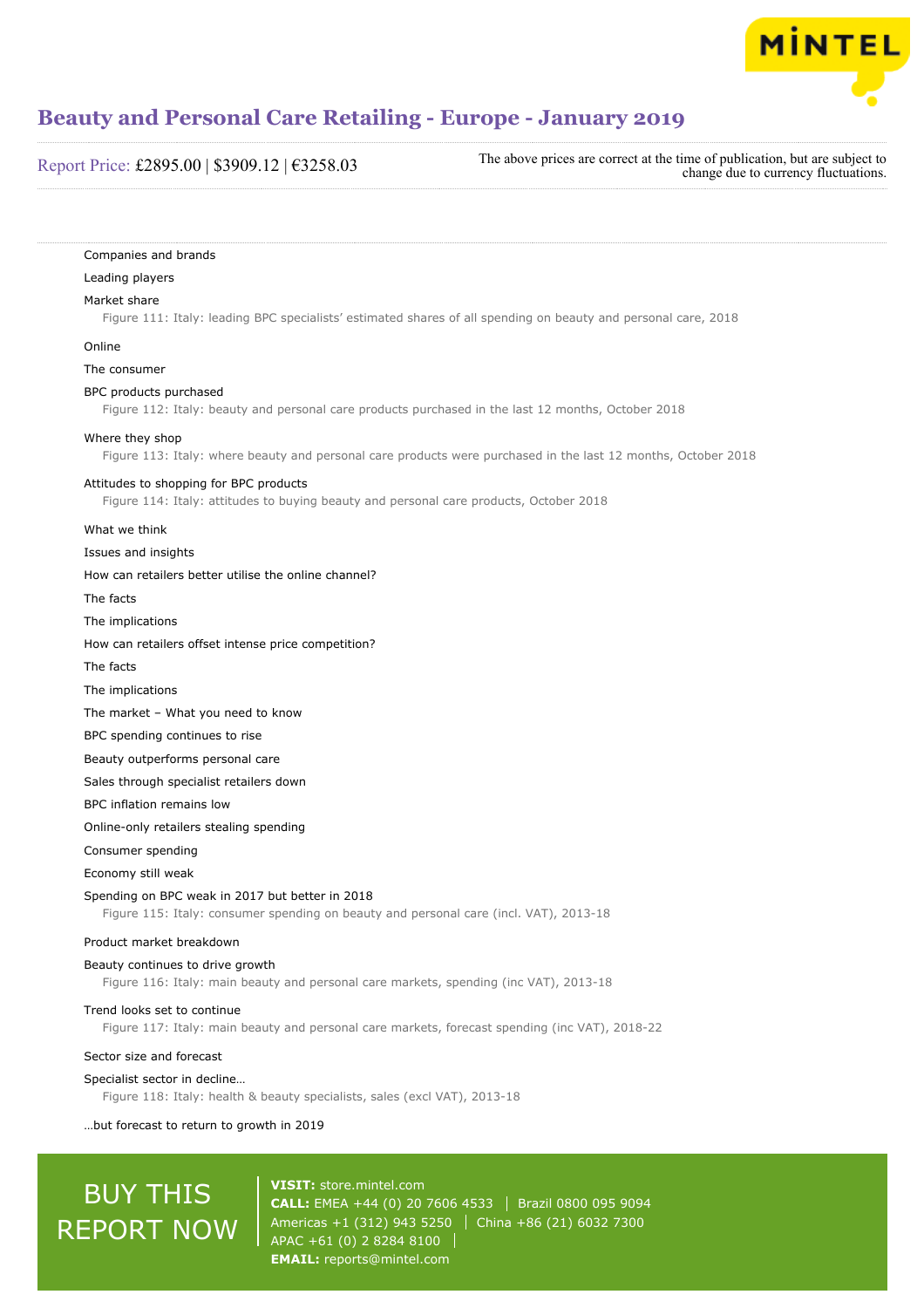

#### Report Price: £2895.00 | \$3909.12 | €3258.03

The above prices are correct at the time of publication, but are subject to change due to currency fluctuations.

Figure 119: Italy: health & beauty specialists, forecast sales, excl VAT, 2018-23

#### Inflation

#### Personal care inflation remains low

Figure 120: Italy: consumer prices of personal care items, annual % change, 2013-17

Figure 121: Italy: consumer price inflation on all items and personal care products and services, annual % change, December 2017-December 2018

#### Channels of distribution

#### Pharmacies losing out to other specialists

Figure 122: Italy: estimated distribution of spending on beauty and personal care products by channel, 2018

Figure 123: Italy: estimated channels of distribution for beauty and personal care products, 2016-18

Companies and brands – What you need to know

Leading players strengthen their position

Independents and smaller chains struggling

Slow growth in the online market

Leading players

#### Strong growth seen amongst leading players

Figure 124: Italy: leading beauty and personal care specialists, estimated sales, 2014-18

#### Store expansion looks to be slowing

Figure 125: Italy: leading beauty and personal care specialists, estimated outlet numbers, 2014-18

Figure 126: Italy: leading beauty specialists, estimated sales per outlet, 2014-18

#### Market shares

#### Ongoing consolidation in the market

Figure 127: Italy: leading BPC specialists' estimated shares of all spending on beauty and personal care, 2018

Figure 128: Italy: leading beauty specialists' estimated share of all beauty specialists' sales, 2014-18

#### Online

#### Online access

#### Shopping online

Figure 129: Italy: online purchases in the last 12 months in key sectors, 2012-17

#### Online sales and leading online players

Figure 130: Italy: beauty retailers: transactional websites, January 2019

#### The consumer – What you need to know

BPC purchasing remains prolific

Most still shop in-store

#### Both specialists and non-specialists remain popular

Demand for more sustainability

#### Beauty and personal care products purchased

#### More buy personal care than beauty

Figure 131: Italy: beauty and personal care products purchased in the last 12 months, October 2018

#### Growth potential in male beauty

Figure 132: Italy: beauty and personal care products purchased in the last 12 months, by age and gender, October 2018

## BUY THIS REPORT NOW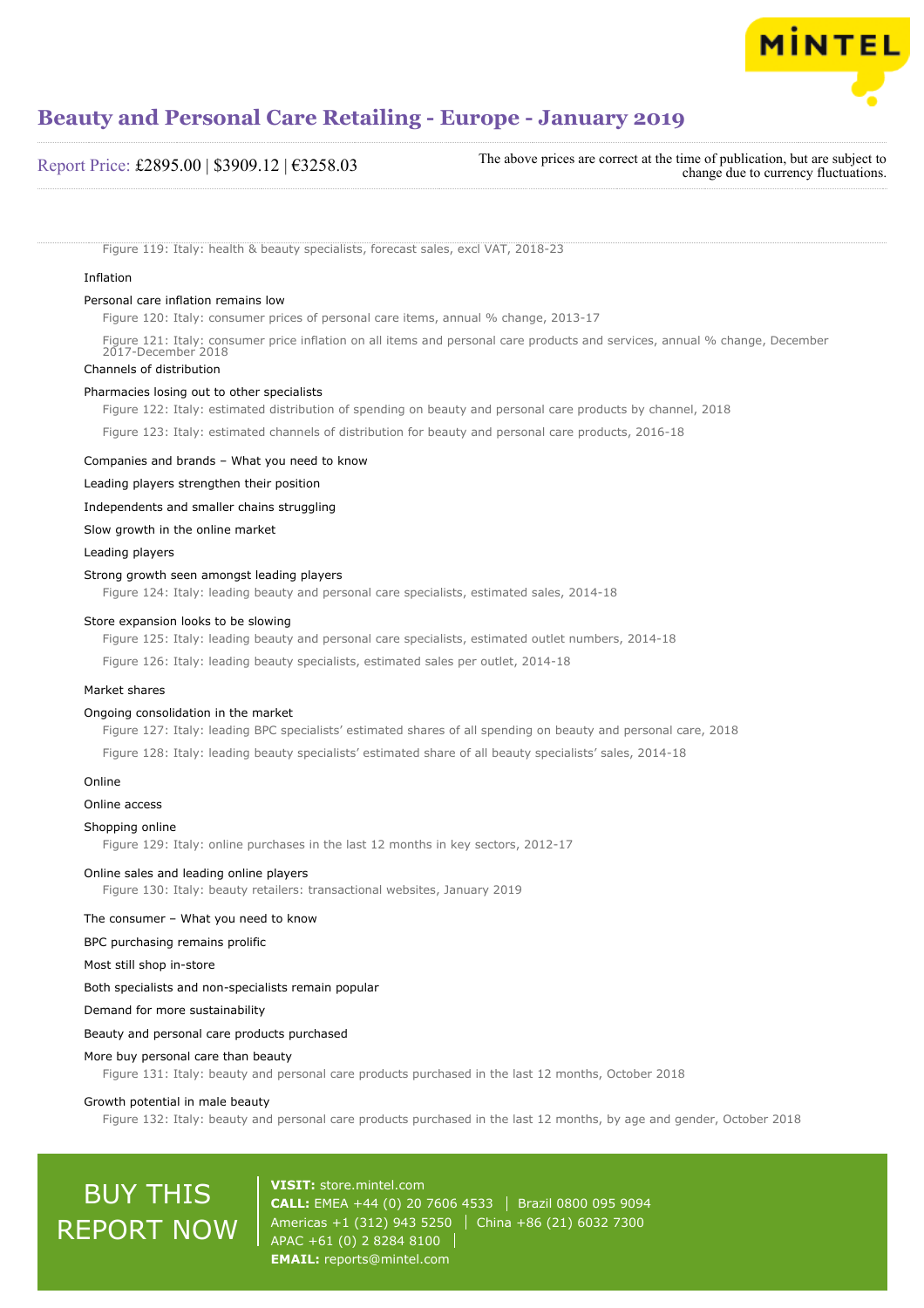

#### Report Price: £2895.00 | \$3909.12 | €3258.03

The above prices are correct at the time of publication, but are subject to change due to currency fluctuations.

#### Online and in-store shopping for beauty and personal care products

#### Channel usage is stable

Figure 133: Italy: how beauty and personal care products were purchased in the last 12 months, October 2018

#### Young women most likely to shop online

Figure 134: Italy: how beauty and personal care products were purchased in the last 12 months, by age and gender, October 2018

#### Beauty categories most likely to be bought online

Figure 135: Italy: how beauty and personal care products were purchased in the last 12 months, by products purchased, October 2018

#### Where beauty and personal care products are purchased

#### Supermarkets most used channel

Figure 136: Italy: where beauty and personal care products were purchased in the last 12 months, October 2018

#### Women favour specialists

Figure 137: Italy: type of retailer used to purchase beauty and personal care products in the last 12 months, by age and gender, October 2018

#### Customer profiles

Figure 138: Italy: where beauty and personal care products were purchased in the last 12 months, by age and income, October 2018

#### Where people shopped and what they bought

#### What consumers bought from the specialists

Figure 139: Italy: where beauty and personal care products were purchased in the last 12 months, by products purchased, October  $2018$ 

#### What consumers bought from the non-specialists

Figure 140: Italy: where beauty and personal care products were purchased in the last 12 months, by products purchased, October 2018

#### Attitudes to shopping for beauty and personal care products

#### Online influence on BPC buying decisions

Figure 141: Italy: beauty and personal care buying behaviour, October 2018

#### Women more engaged shoppers

Figure 142: Italy: beauty and personal care buying behaviour, by gender, October 2018

#### Older consumers want natural ingredients

Figure 143: Italy: beauty and personal care buying behaviour, by age and income, October 2018

#### Appendix – Data sources, abbreviations and supporting information

#### Abbreviations

#### Data sources

**Overview** 

### **Spain**

What you need to know

Areas covered in this Report

#### Executive summary

#### The market

#### Consumer spending

Figure 144: Spain: annual % change in total consumer spending on beauty and personal care and total household spending, 2013-18

#### Sector size

Figure 145: Spain: annual % change in retail sales, 2013-18

# BUY THIS REPORT NOW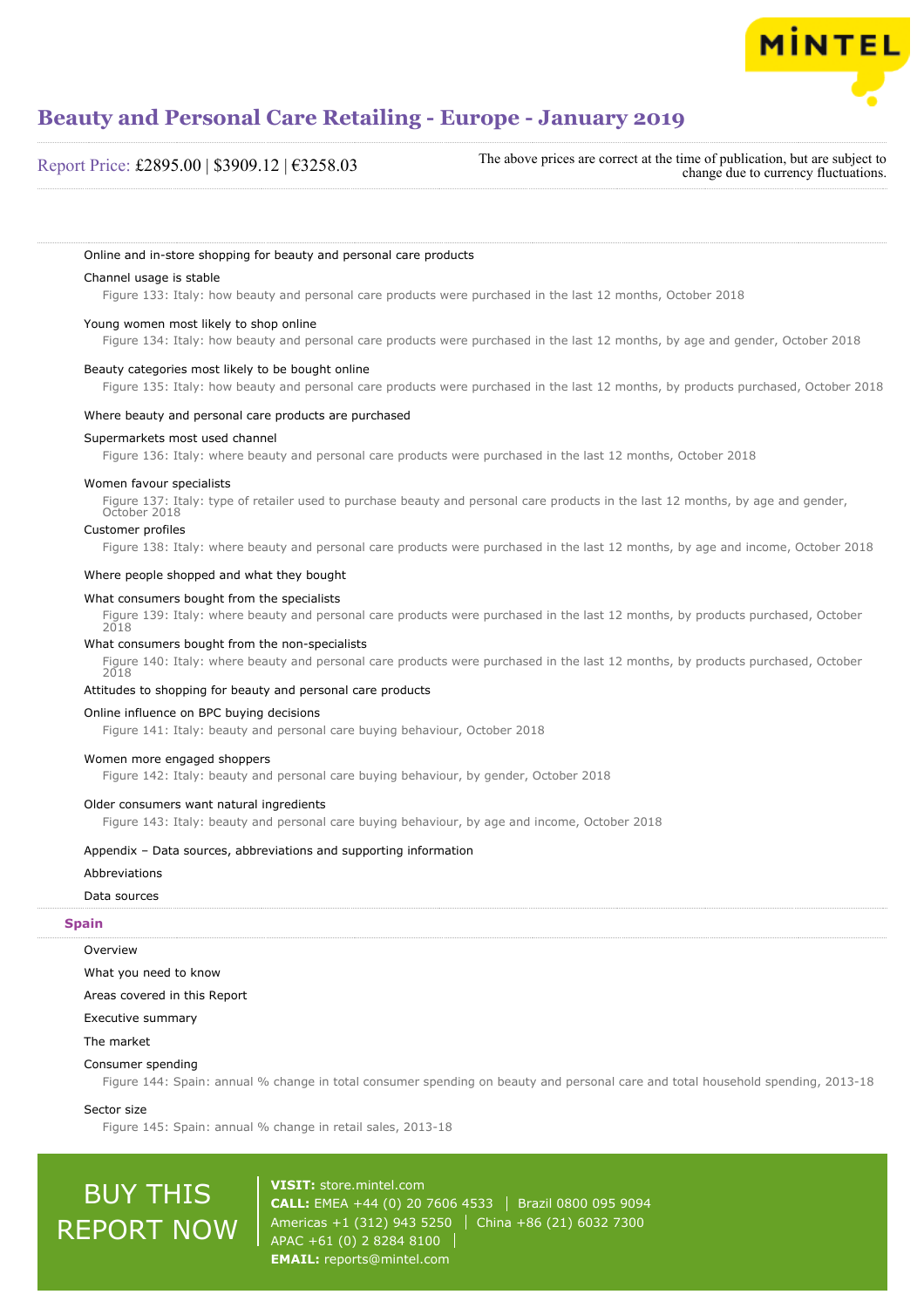

### Report Price: £2895.00 | \$3909.12 | €3258.03

The above prices are correct at the time of publication, but are subject to change due to currency fluctuations.

#### Inflation

Figure 146: Spain: consumer price inflation on personal care products and services, annual % change, 2013-18

#### Channels of distribution

Figure 147: Spain: estimated distribution of spending on beauty and personal care products by channel, 2017

#### Companies and brands

Leading players

#### Market shares

Figure 148: Spain: leading BPC specialists' shares of all cosmetics and perfumery specialists' sales, 2017/18

#### Online

#### The consumer

#### Beauty and personal care products purchased

Figure 149: Spain: beauty and personal care products purchased, October 2018

#### Online and in-store shopping for beauty and personal care products

Figure 150: Spain: in-store and online buyers of beauty and personal care products, October 2018

#### Where beauty and personal care products are purchased

Figure 151: Spain: where beauty and personal care products were purchased, October 2018

#### Attitudes to shopping for beauty and personal care products

Figure 152: Spain: attitudes to shopping for beauty and personal care products, October 2018

#### What we think

#### Issues and insights

Shoppers showing more interest in environmental and ethical issues

The facts

The implications

The opportunity to consolidate the role of physical stores

The facts

The implications

The market – What you need to know

Personal care spending growing at above-average rate

Fragrances is biggest and fastest-growing sector

Specialist retailers see modest sales growth

Inflation has limited impact on beauty

Specialists battling hypermarkets/supermarkets

#### Consumer spending

#### Personal care spending growing at above-average rate

Figure 153: Spain: consumer spending on beauty and personal care (incl. VAT), 2013-18

#### Product market breakdown

Figure 154: Spain: main beauty and personal care markets, spending (incl. VAT), 2013-18

Figure 155: Spain: main beauty and personal care markets, forecast spending (incl. VAT), 2019-22

Sector size and forecast

## BUY THIS REPORT NOW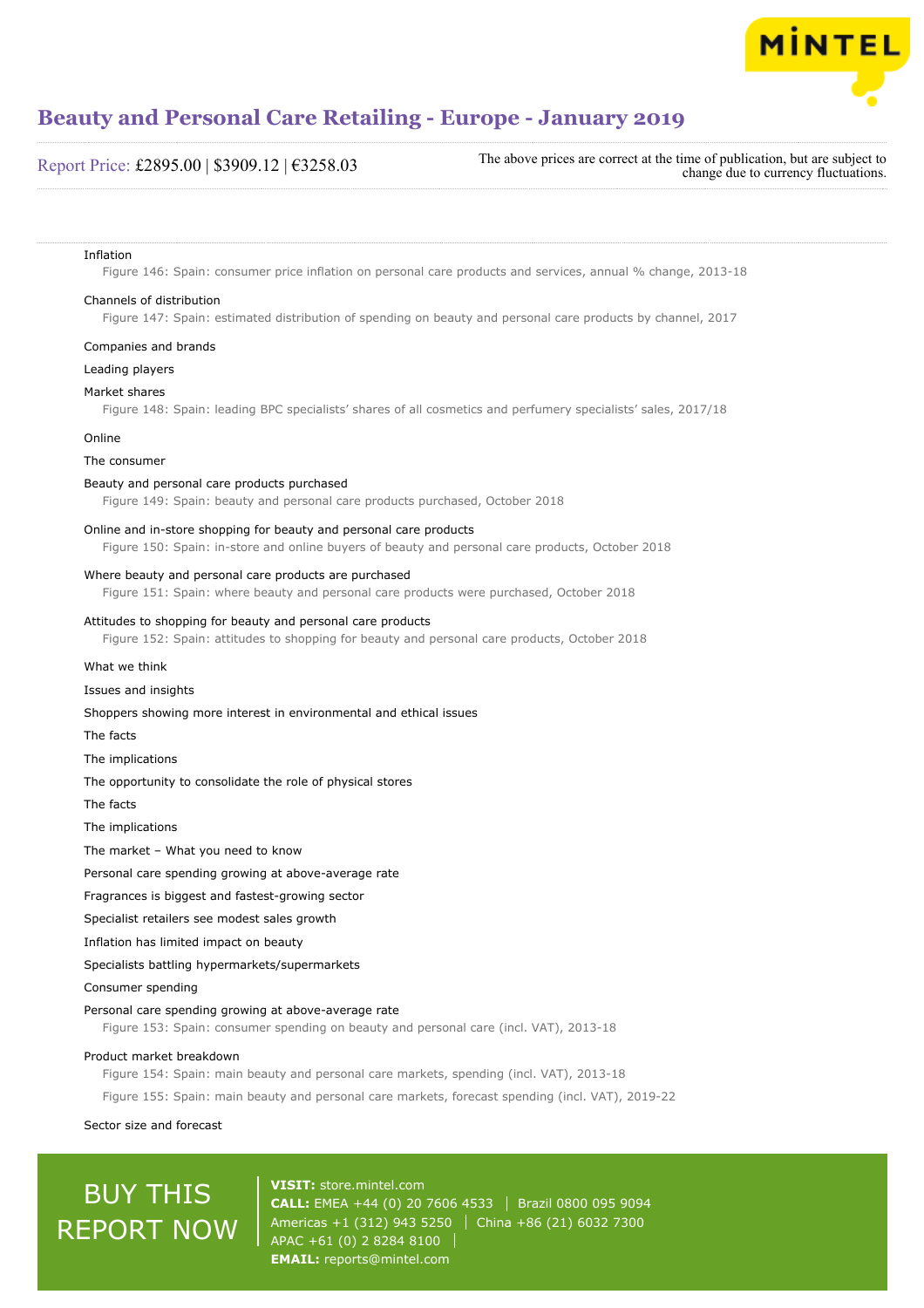

#### Report Price: £2895.00 | \$3909.12 | €3258.03

The above prices are correct at the time of publication, but are subject to change due to currency fluctuations.

Figure 156: Spain: health & beauty specialists, sales, excl. VAT, 2014-18

Figure 157: Spain: health & beauty retailers, forecast sales, excl. VAT, 2019-23

#### Inflation

Figure 158: Spain: consumer prices of personal care items, annual % change, 2013-18

Figure 159: Spain: consumer price inflation on personal care products and services, annual % change, January 2017-November 2018

#### Channels of distribution

Figure 160: Spain: estimated distribution of spending on beauty and personal care products by channel, 2017

Figure 161: Spain: estimated distribution of spending on beauty and personal care products by channel, 2015-17

#### Companies and brands – What you need to know

Industry takes stock after frenetic period of consolidation

Market leader Clarel under pressure and up for sale

Competition intensifies

Online sales still relatively undeveloped

Leading players

#### Industry takes stock after frenetic period of consolidation

Figure 162: Spain: leading beauty and personal care specialists, sales, 2014/15-2017/18

Figure 163: Spain: leading beauty and personal care specialists, outlets, 2014/15-2017/18

Figure 164: Spain: leading beauty specialists, sales per outlet, 2015/16-2017/18

#### Market shares

Figure 165: Spain: leading specialists' shares of all cosmetics and perfumery specialists' sales, 2014/15-2017/18

#### Online

#### Online activity

Shopping online

Figure 166: Spain: online purchases in the last 12 months in key sectors, 2008-18

#### Online sales

Figure 167: Spain: estimated online sales by product category, 2017

#### Leading online players

Figure 168: Spain: beauty retailers: transactional websites, January 2019

#### The consumer – What you need to know

Older women are important buyers

Just a quarter buy online

Supermarkets/hypermarkets are the most popular places to buy

Environmental and ethical concerns coming to the fore

Beauty and personal care products purchased

#### Beauty and personal care products have almost universal purchasing

Figure 169: Spain: beauty and personal care products purchased in the last 12 months, October 2018

#### Fragrances/aftershaves most likely to be bought by men

Figure 170: Spain: beauty and personal care products purchased in the last 12 months, by gender, October 2018

Older women are important buyers of beauty and personal care products

## BUY THIS REPORT NOW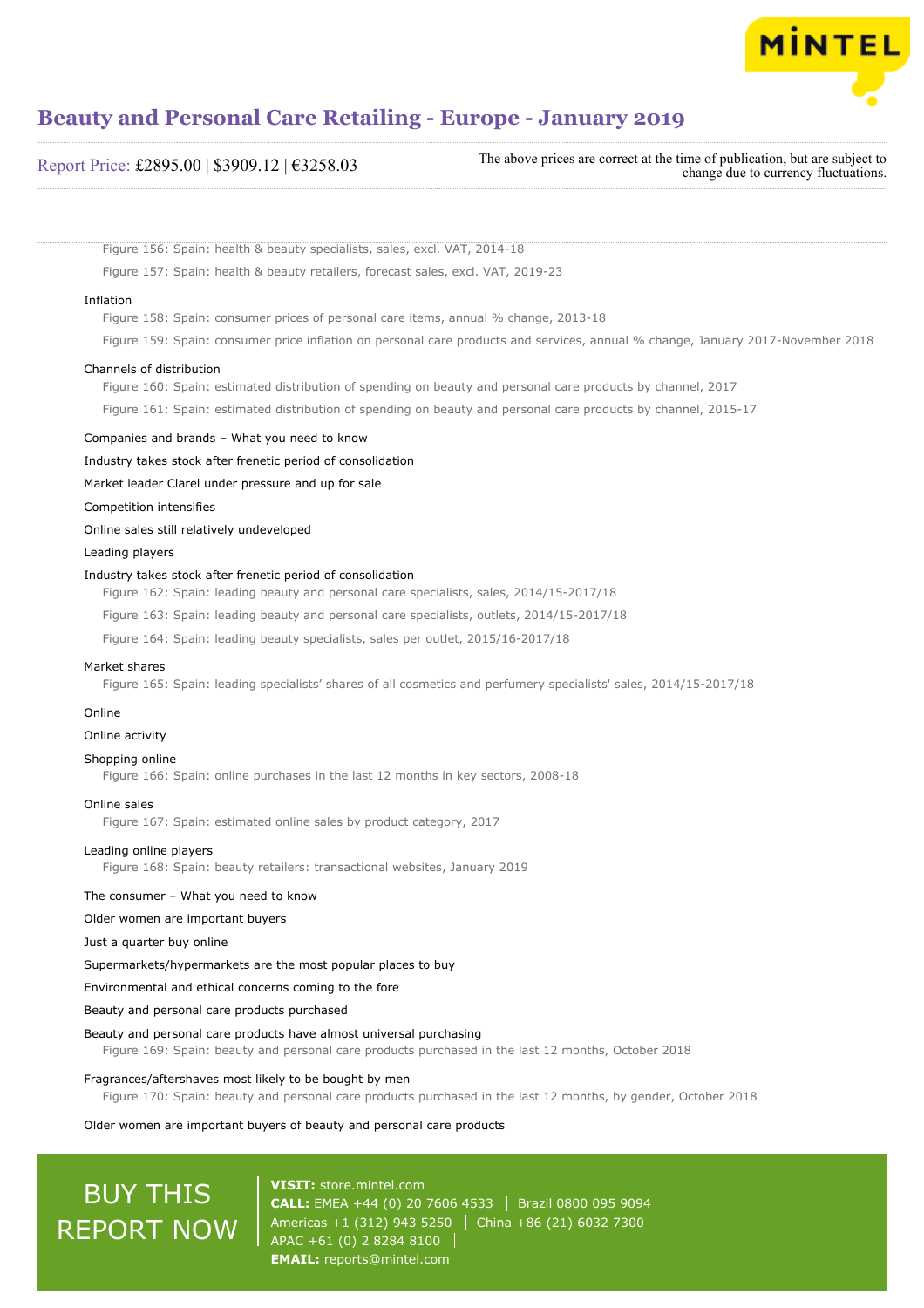

### Report Price: £2895.00 | \$3909.12 | €3258.03

The above prices are correct at the time of publication, but are subject to change due to currency fluctuations.

Figure 171: Spain: beauty and personal care products purchased, by age group, October 2018

#### Online and in-store shopping for beauty and personal care products

#### Little change in online shopper numbers

Figure 172: Spain: in-store and online buyers of beauty and personal care products, October 2018

#### Women are bigger online shoppers

Figure 173: Spain: in-store and online buyers of beauty and personal care products, by gender, October 2018

#### Family drives online purchasing

Figure 174: Spain: in-store and online buyers of beauty and personal care products, by age group, October 2018

#### Online sales in some segments being boosted by tutorials

Figure 175: Spain: beauty and personal care products bought in the last 12 months, in-store vs online, October 2018

#### Where beauty and personal care products are purchased

#### Supermarkets/hypermarkets are the dominant source of purchase

Figure 176: Spain: where beauty and personal care products were purchased, October 2018

#### Primor's appeal is with younger customers

Figure 177: Spain: where beauty and personal care products were purchased, by age and income, October 2018

#### Where people shopped and what they bought

#### Products and specialists

Figure 178: Spain: BPC products purchased by retailer used, deviation from average: specialists, October 2018

Figure 179: Spain: BPC products purchased by retailer used, deviation from average: non-specialists, October 2018

#### Attitudes to shopping for beauty and personal care products

#### Environmental and ethical concerns coming to the fore

Figure 180: Spain: attitudes to buying beauty and personal care products, October 2018

#### Interest in ethical production and natural ingredients is broadly spread

Figure 181: Spain: attitudes to buying beauty and personal care products, by age group, October 2018

#### Appendix – Data sources, abbreviations and supporting information

#### Abbreviations

#### Data sources

#### **UK**

**Overview** 

What you need to know

Products covered in this Report

Executive summary

The market

#### Growth in the beauty market projected to continue

Figure 182: Market size and forecast for consumer spending on beauty and personal care products (including VAT), 2013-23

#### Robust demand for beauty boosts health and beauty sector

Figure 183: Health and beauty specialist retailers sales (including VAT), 2013-23

Companies and brands

Boots suffers from its maturity

## BUY THIS REPORT NOW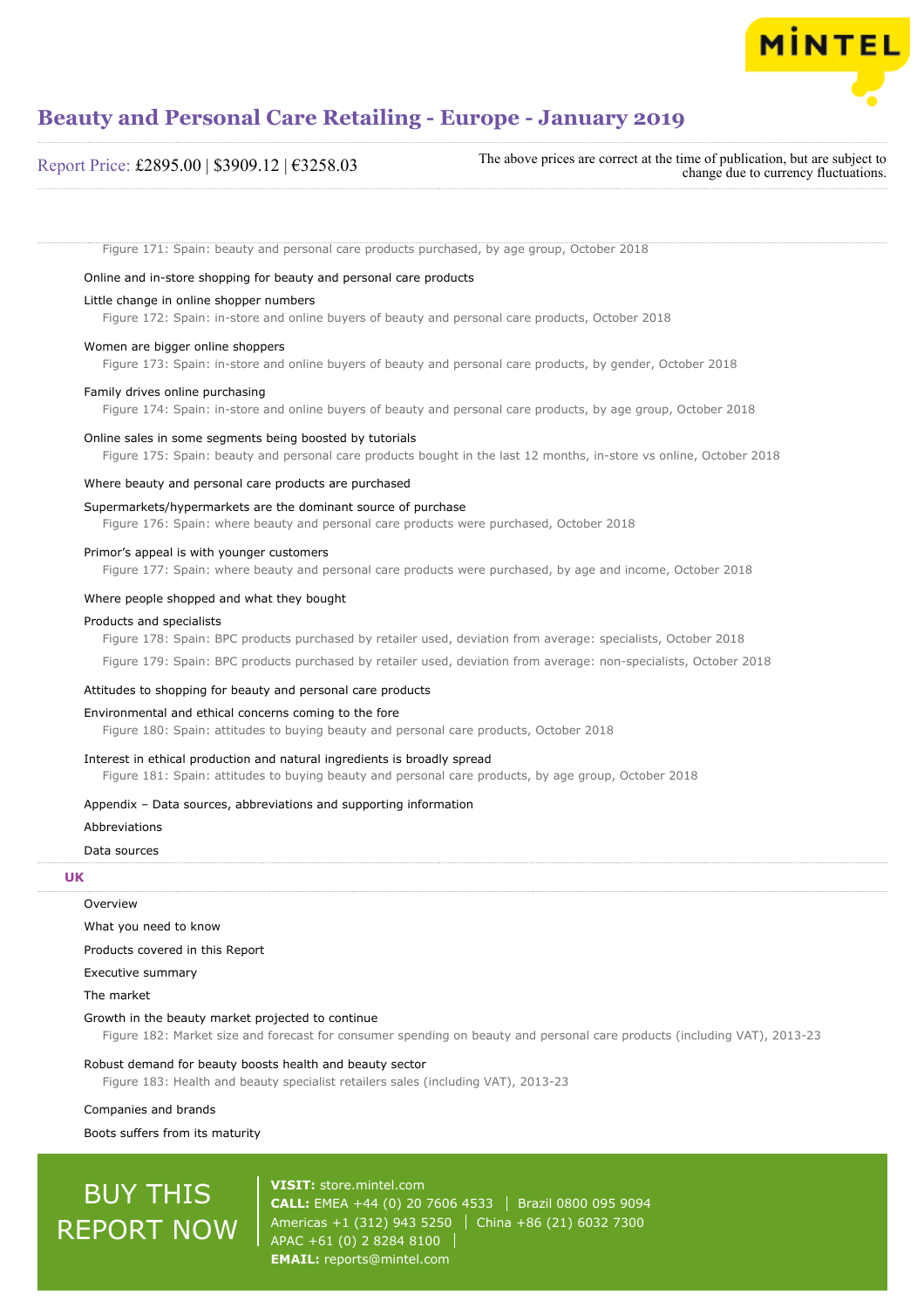

#### Report Price: £2895.00 | \$3909.12 | €3258.03

The above prices are correct at the time of publication, but are subject to change due to currency fluctuations.

#### AS Watson performing well

Figure 184: Leading specialist and non-specialist retailers' estimated market shares, 2017

#### Grocers losing market share

#### Boots and Superdrug most trusted retailers

Figure 185: Attitudes towards and usage of selected brands, December 2018

#### The consumer

#### Changes in beauty purchasing habits

Figure 186: Beauty and personal care items purchased in the last 12 months, November 2018

#### An ongoing preference for mass-market brands

Figure 187: Beauty and personal care brand types purchased in the last 12 months, November 2018

#### Supermarkets continue to draw in consumers

Figure 188: Where they purchased beauty and personal care items in the last 12 months, November 2018

#### Most shop online because it is easier to browse

Figure 189: Why they shop online for beauty and personal care, November 2018

#### A lack of experience hinders the online market

Figure 190: Why they don't shop online for beauty and personal care, November 2018

#### Mass-market brands need to innovate

Figure 191: Beauty and personal care correspondence analysis, November 2018

#### Price comparison habits will threaten margins

Figure 192: Beauty and personal care purchasing behaviours, November 2018

#### What we think

#### Issues and Insights

#### Price wars: the next steps to ease the downward pressure

The facts

The implications

Sustainability: more informed consumers will demand more from BPC retailers

The facts

The implications

The shift online: how multichannel retailers can fight back

The facts

The implications

The market – What you need to know

Spending on BPC continues to rise

Beauty fuelling market growth

Specialists outperform the wider market

Online penetration increases

Uncertainty hits consumer confidence

Market size and forecast

UK beauty and personal spending up 1.4% in 2018

## BUY THIS REPORT NOW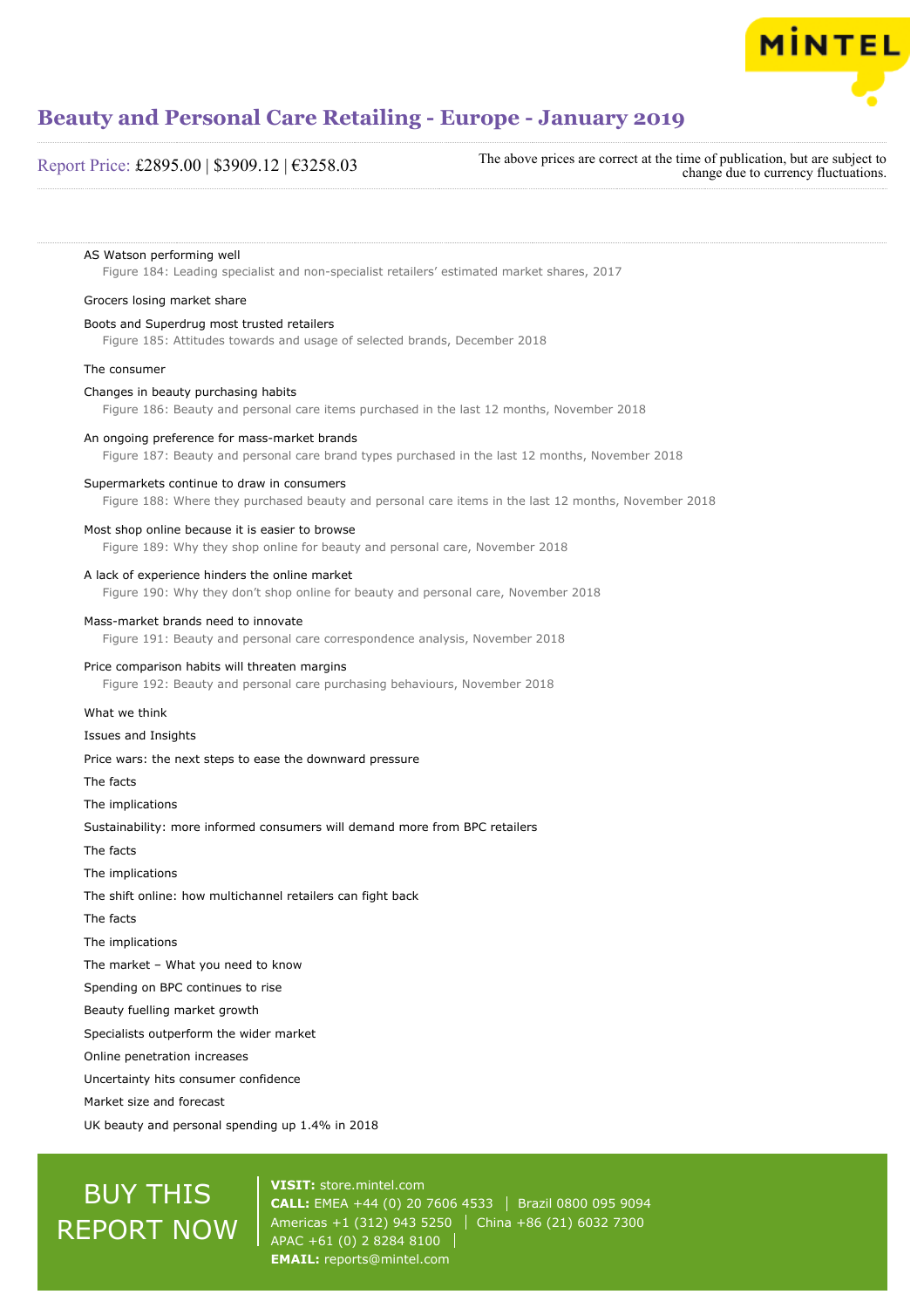

Report Price: £2895.00 | \$3909.12 | €3258.03 The above prices are correct at the time of publication, but are subject to change due to currency fluctuations.

Figure 193: Market size and forecast for consumer spending on beauty and personal care products (including VAT), 2013-23

Figure 194: Market size and forecast for consumer spending on beauty and personal care products (including VAT), at current and constant prices, 2013-23

#### What might Brexit mean for the UK BPC market?

Forecast methodology

#### Market segmentation

#### Growth in beauty spending remains robust during 2018

Figure 195: Market size and forecast for consumer spending on beauty products (including VAT), 2013-23

Figure 196: Market size and forecast for consumer spending on beauty products (including VAT), at current and constant prices, 2013-23

#### Beauty category performance

Figure 197: Consumer spending on beauty products (including VAT), by category, 2014-18

#### Colour cosmetics

Fragrances

Facial skincare

#### Hand, body and footcare

#### Spending on personal care thought to have fallen in 2018

Figure 198: Market size and forecast for consumer spending on personal care products (including VAT), 2013-23

Figure 199: Market size and forecast for consumer spending on personal care products (including VAT), at current and constant prices, 2013-23

#### Personal care category performance

Figure 200: Consumer spending on personal care products (including VAT), by category, 2014-18

#### Haircare

Oral hygiene

Soap, bath and shower

Shaving and hair removal

Deodorants

Hair colourants

Suncare

#### Forecast methodology

Sector size and forecast

#### Health and beauty specialists outperforming

Figure 201: Health and beauty specialists' sales (including VAT), 2013-23

Figure 202: Health and beauty specialists' sales (including VAT), at current and constant prices, 2013-23

#### Notes on Mintel's sector size

#### Outlet and enterprise numbers

Figure 203: Health and beauty specialists' outlet numbers, 2014-18

Figure 204: Health and beauty specialists' enterprise numbers, 2014-18

#### Forecast methodology

#### Online

#### Online spending rises 6% in 2018

Figure 205: Estimated market size and forecast for online consumer spending on beauty and personal care products, 2013-23

## BUY THIS REPORT NOW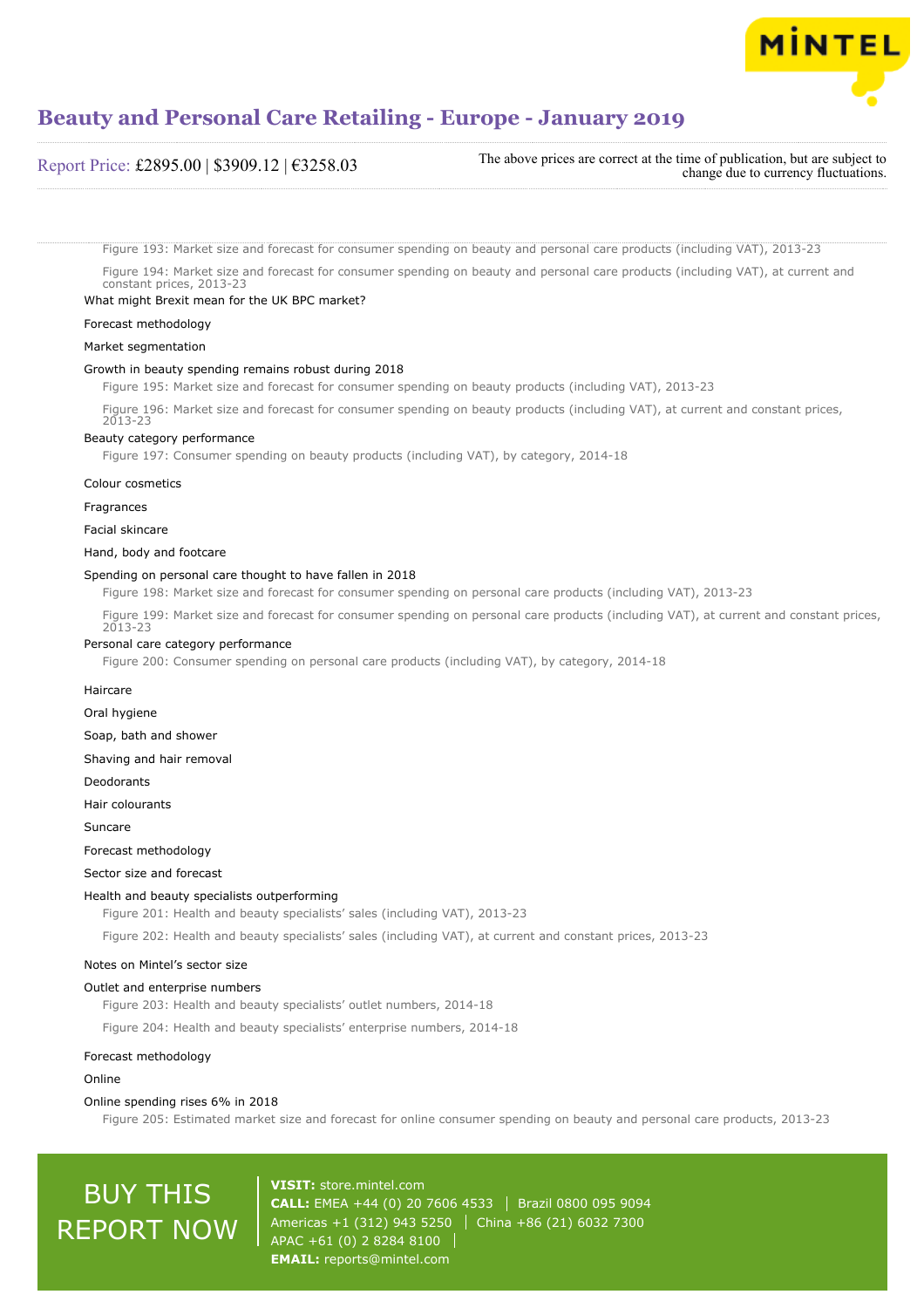

#### Report Price: £2895.00 | \$3909.12 | €3258.03

The above prices are correct at the time of publication, but are subject to change due to currency fluctuations.

Figure 206: Estimated market size and forecast for online consumer spending on beauty and personal care products, at current and constant prices, 2013-23

#### Online channels of distribution

Figure 207: Estimated distribution of online spending on beauty and personal care products, 2016-18

#### Forecast methodology

#### Channels to market

#### Grocers continue to lose market share

Figure 208: Estimated distribution of spending on beauty and personal care products, 2018

Figure 209: Estimated distribution of spending on beauty and personal care products (including VAT), 2016-18

#### Market drivers

#### BPC inflation remains low

Figure 210: Consumer price inflation, 2007-17

#### Prices of BPC products continue to fall

Figure 211: Consumer price inflation, October 2017-August 2018

#### Real wages return to growth in 2018

Figure 212: Real wage growth – Average weekly earnings vs inflation, January 2014-October 2018

#### Consumer confidence hit by Brexit

Figure 213: Consumer financial confidence, January 2016-November 2018

#### An ageing population is an opportunity for BPC retailers

Figure 214: Trends in the age structure of the UK population, 2016-26

Figure 215: Breakdown of trends in the age structure of the UK population, 2016-26

#### Fewer people saving, more going out

Figure 216: Trends in what extra money is spent on, November 2017 and November 2018

#### Gifting remains important

Figure 217: Beauty and personal care items bought as a gift in the last 12 months, November 2018

#### Stores are a primary source of information

Figure 218: Sources of beauty and personal care information, November 2018

#### Demand for personalisation

Figure 219: Interest in beauty and grooming personalisation services, November 2018

#### Companies and brands – What you need to know

#### Boots struggles in the face of intense competition

AS Watson's performance bolstered by Savers

Grocery multiples continue to hold a dominant position

#### Lush and The Body Shop benefit from ethical associations

Total beauty advertising spend down 7.2%

Leading specialists

#### Savers boosts AS Watson growth this year

Boots regarded as less innovative

#### Leading specialists by sales

Figure 220: Leading specialist retailers' net revenues (excluding VAT), 2013-17

## BUY THIS REPORT NOW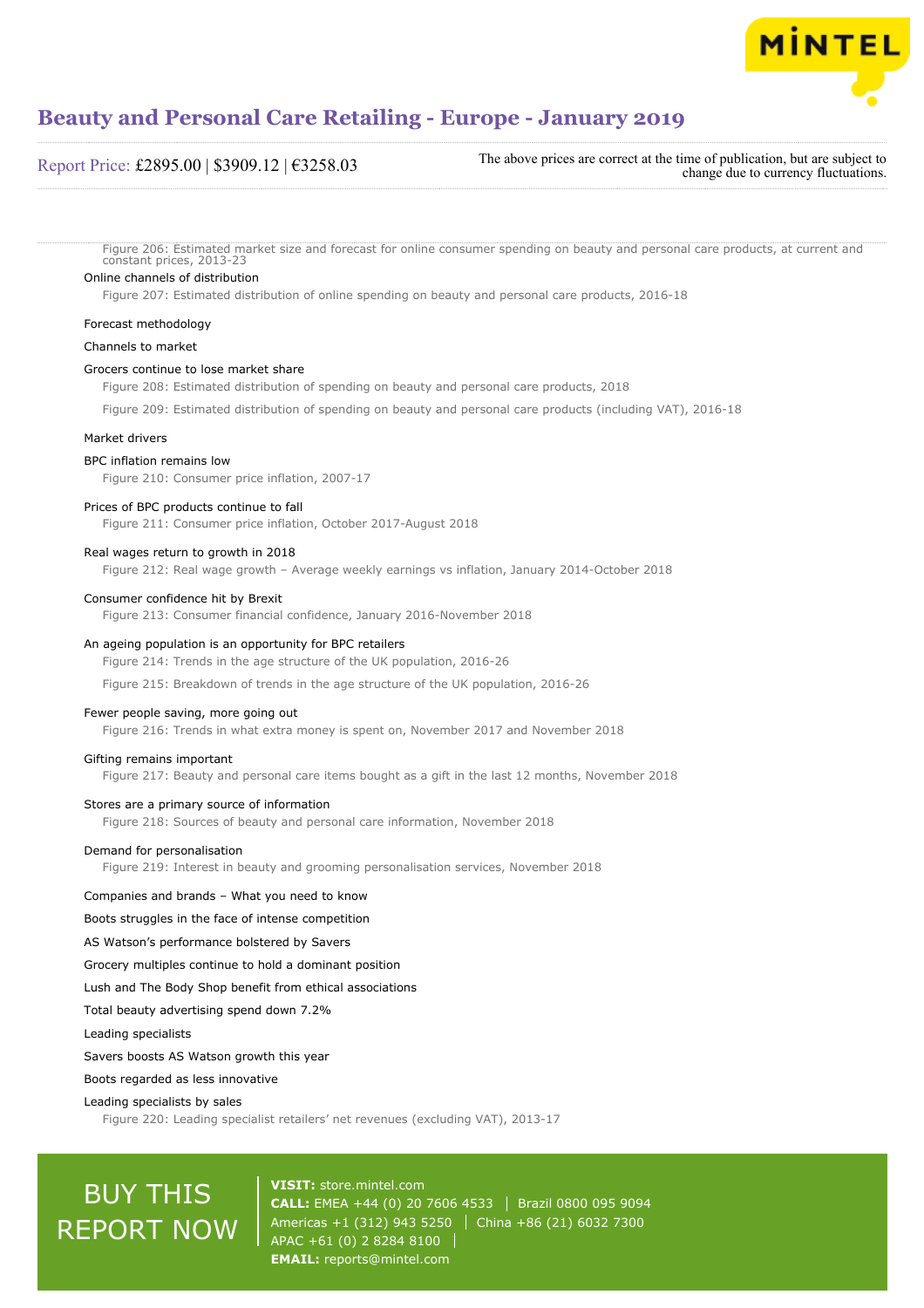

#### Report Price: £2895.00 | \$3909.12 | €3258.03

The above prices are correct at the time of publication, but are subject to change due to currency fluctuations.

#### Online beauty retailers

Figure 221: Leading online/home shopping specialist retailers' net revenues (excluding VAT), 2013-17

#### Leading pharmacies by sales

Figure 222: Leading pharmacy chains' net revenues (excluding VAT), 2013-17

#### Outlet numbers and sales per outlet

Figure 223: Leading specialist retailers' outlet numbers, 2013-17

Figure 224: Leading specialists retailers' estimated sales per outlet, 2013-17

#### Operating profits and margins

Figure 225: Leading specialist retailers' operating profits, 2013-17

Figure 226: Leading specialist online/home shopping retailers' operating profits, 2013-17

Figure 227: Leading specialist retailers' operating margins, 2013-17

Figure 228: Leading specialist online/home shopping retailers' operating margins, 2013-17

#### Leading non-specialists

#### Beauty is becoming a mainstream focus for the grocery multiples

#### Department stores a mixed performance

Figure 229: Leading non-specialist retailers' estimated sales growth, by segment, 2017

#### Aldi and Lidl continue to strengthen position

#### Amazon's beauty disruption begins

Figure 230: Leading non-specialist retailers' estimated beauty and personal care goods sales (excluding VAT), 2015-17

#### Market shares

#### Market remains fragmented

Figure 231: Leading specialist and non-specialist retailers' estimated market shares, 2017 Figure 232: Leading specialist and non-specialist retailers' estimated market shares, 2015-17

#### Note on market shares

Launch activity and innovation

YSL launches beauty pop-up at Heathrow

Space NK launches Drunk Elephant in the UK

#### Primark's 'PS' cruelty-free beauty products

Debenhams redesigns its beauty department in Watford

#### Wow How has released a new virtual beauty try-on app

#### Avon gets personal

Figure 233: Avon's subscription service, Letterbox Loves, June 2018

#### L'Oréal purchases AI Beauty Company

Coty x Amazon Echo

On-demand bespoke lipstick

#### Boy de Chanel

Unilever launches 'natural' shampoos and soaps to attract Millennials

#### Packaging-free foundation

Figure 234: Lush's Slap Stick packaging-free foundation, June 2018

## BUY THIS REPORT NOW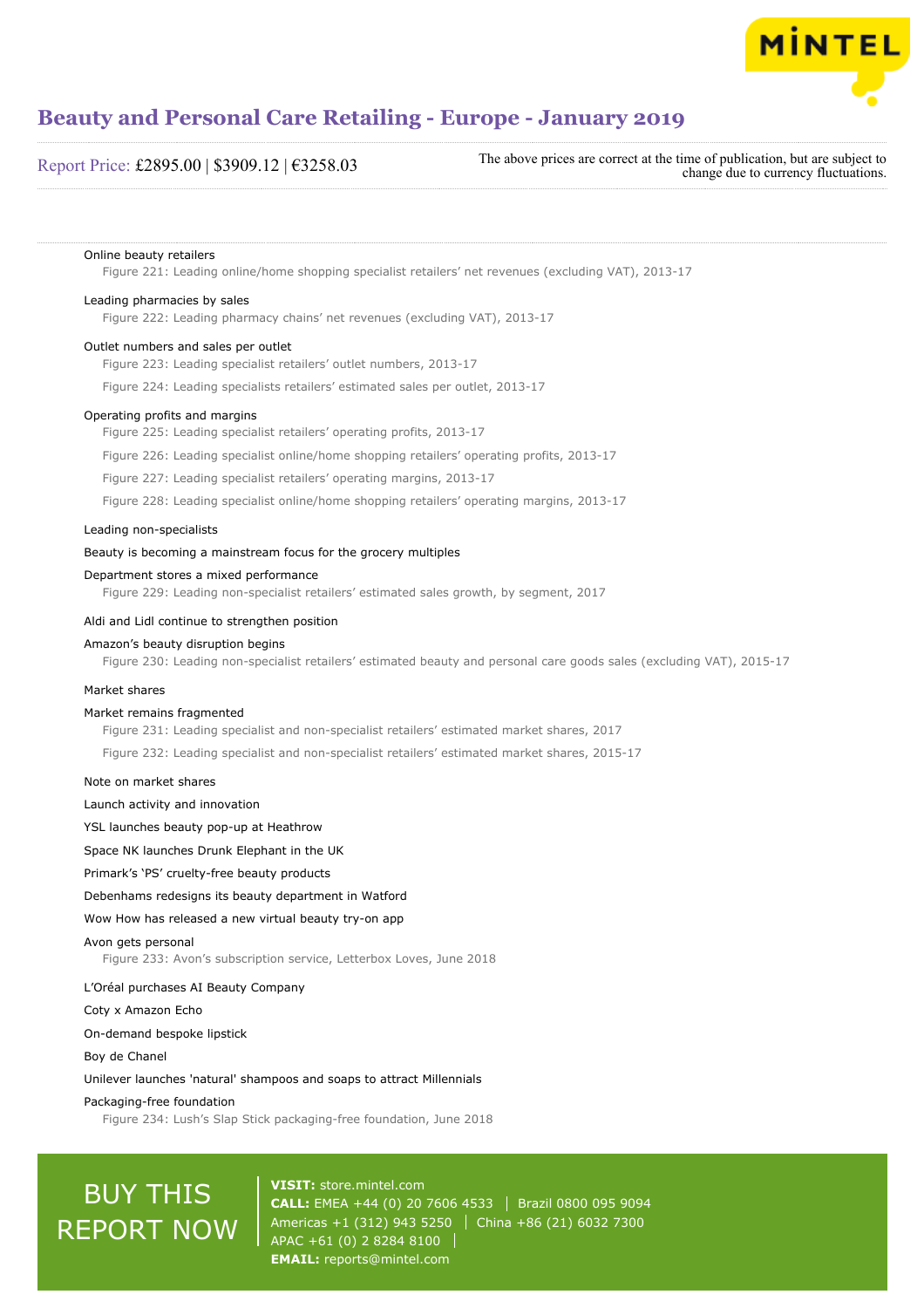

Report Price: £2895.00 | \$3909.12 | €3258.03

The above prices are correct at the time of publication, but are subject to change due to currency fluctuations.

#### L'Oréal investing in Natural cosmetics

#### Advertising and marketing activity

#### Total beauty advertising spend down 7.2%

Figure 235: Recorded above-the-line advertising expenditure on beauty and personal care, total market, 2013-17

Figure 236: Recorded above-the-line, online, display and direct mail total advertising expenditure on beauty and personal care, by leading retailers, 2015-18

#### Key campaigns

Boots celebrates mothers with 'She's me mum' seasonal campaign

#### L'Occitane takes a new marketing approach

#### Digital overtakes press in advertising spend

Figure 237: Recorded above-the-line advertising expenditure percentage on beauty and personal care, by media type, total market, 2017

#### Nielsen Ad Intel coverage

#### Brand research

What you need to know

#### Brand map

Figure 238: Attitudes towards and usage of selected brands, December 2018

#### Key brand metrics

Figure 239: Key metrics for selected brands, December 2018

#### Brand attitudes: Lush seen as worth paying more for

Figure 240: Attitudes, by brand, December 2018

#### Brand personality: L'Occitane viewed as the most exclusive

Figure 241: Brand personality – Macro image, December 2018

#### Boots perceived as being welcoming and reliable

Figure 242: Brand personality – Micro image, December 2018

#### Brand analysis

#### Boots is the most trusted retailer Figure 243: User profile of Boots, December 2018

#### Superdrug perceived as offering good value

Figure 244: User profile of Superdrug, December 2018

#### Lush viewed as being innovative

Figure 245: User profile of Lush, December 2018

#### The Body Shop perceived as having great customer service Figure 246: User profile of The Body Shop, December 2018

### L'Occitane has a strong brand DNA

Figure 247: User profile of L'Occitane, December 2018

Kiko Milano viewed as fun Figure 248: User profile of Kiko Milano, December 2018

#### Space NK has excellent customer experience

Figure 249: User profile of Space NK, December 2018

#### Space allocation summary

## BUY THIS REPORT NOW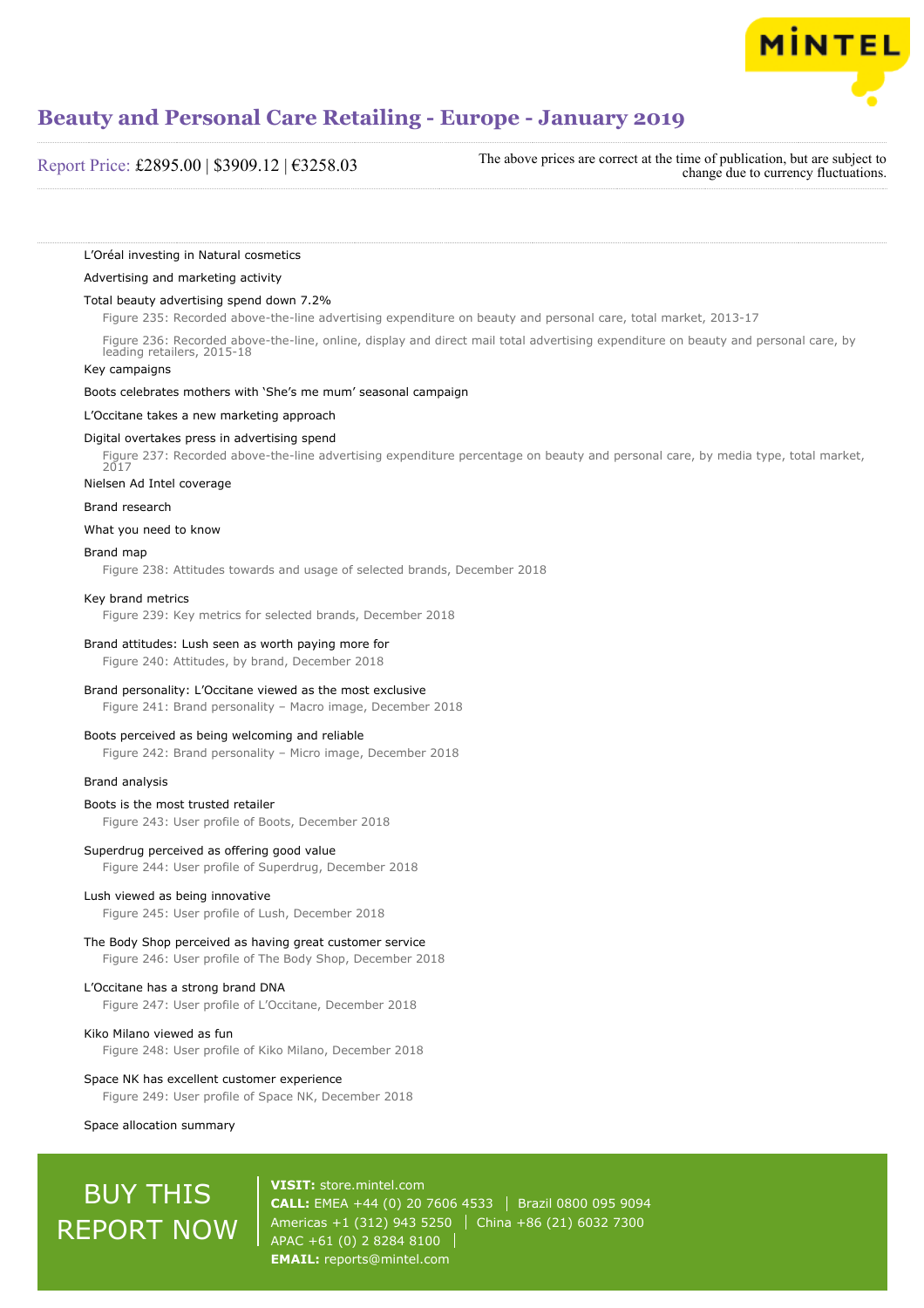

#### Report Price: £2895.00 | \$3909.12 | €3258.03

The above prices are correct at the time of publication, but are subject to change due to currency fluctuations.

Figure 250: Leading health and beauty retailers: health and beauty products estimated space allocation, January 2019

Superdrug trialling Botox and cosmetic procedures in-store

#### The Body Shop deploying personalisation services in stores

#### Department stores new beauty hall concepts to attract shoppers

#### Supermarkets in-store beauty makeover

Figure 251: Leading health and beauty retailers: Health and beauty products estimated detailed space allocation, January 2019

Figure 252: Leading health and beauty retailers: Health and beauty products estimated detailed space allocation, January 2019

#### Health and beauty space as a percentage of total floor space in non-specialists

Figure 253: Non-specialists: estimated health and beauty space as a percentage of total floor space, January 2019

The consumer – What you need to know

Fewer people shopping for beauty

#### Value brands popular when buying toiletries

An uplift in online purchasing

Convenience and price drive shoppers online…

…but experience also keeps people buying in-store

Mass-market brands seen as good value

Savvy shoppers price compare

#### What they buy

#### Purchasing levels remain high

Figure 254: Beauty and personal care items purchased in the last 12 months, November 2018

#### A dip in the number of consumers buying beauty products

Figure 255: Beauty products purchased in the last 12 months, by age and gender, October 2017 and November 2018

#### Signals that consumers are using fewer products

Figure 256: Repertoire of beauty and personal care items purchased in the last 12 months, October 2017 and November 2018

#### Brand types purchased

#### Fragrances remain most purchased prestige products

Figure 257: Beauty and personal care brand types purchased in the last 12 months, November 2018

#### How and where they shop

#### More consumers are shopping online

Figure 258: How they purchased beauty and personal care items in the last 12 months, November 2018

#### Supermarkets remain dominant

Figure 259: Where they purchased beauty and personal care items in the last 12 months, November 2018

#### Boots is the most used retailer

Figure 260: Where they purchased beauty and personal care items in the last 12 months, November 2018

#### Online-only players strengthen their position

Figure 261: Where they purchased beauty and personal care items in the last 12 months, October 2017 and November 2018

#### Discounters appeal to older consumers

Figure 262: Where they purchased beauty and personal care items in the last 12 months, by age and income, November 2018

#### Make-up purchasing moving online

## BUY THIS REPORT NOW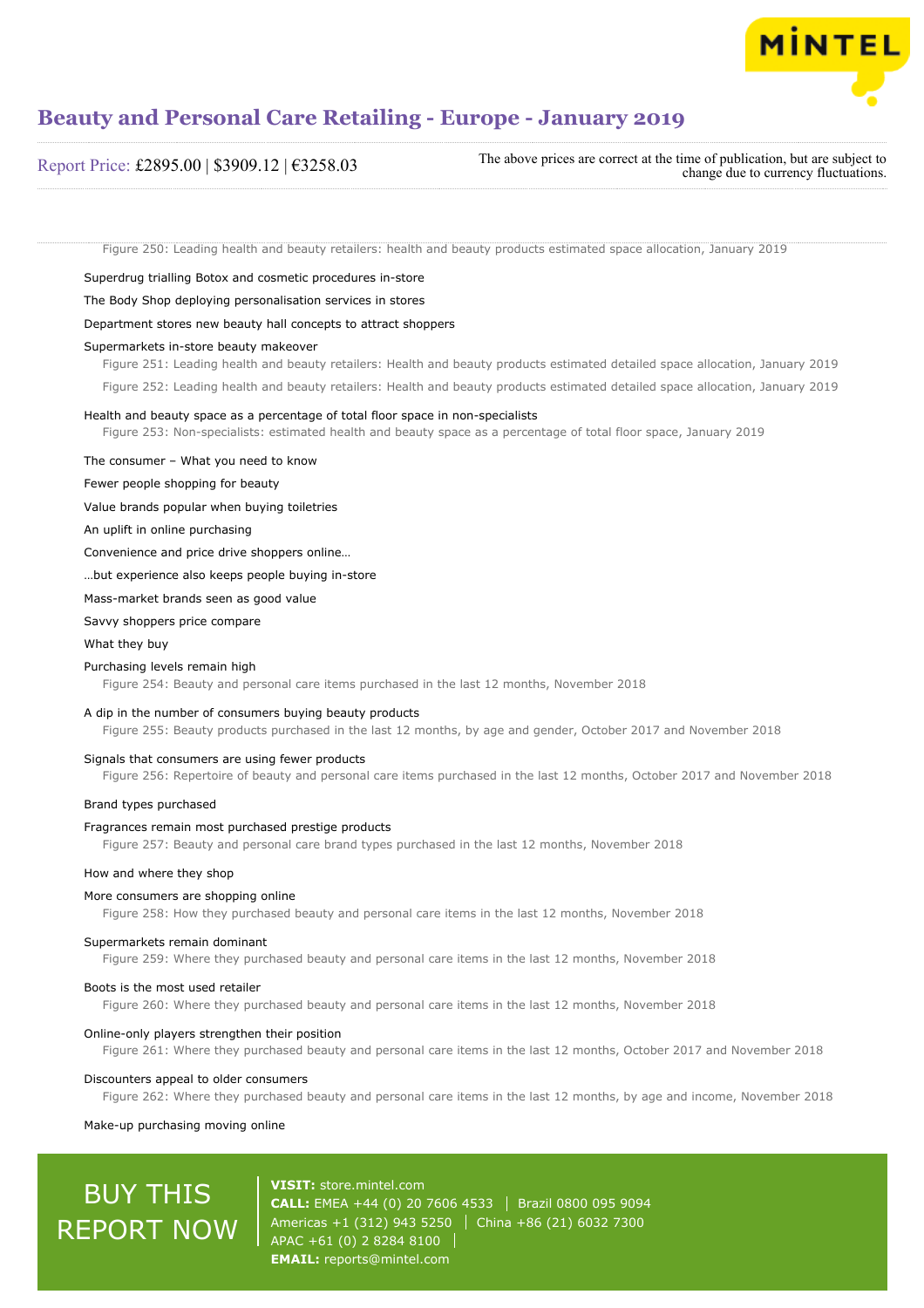

#### Report Price: £2895.00 | \$3909.12 | €3258.03

The above prices are correct at the time of publication, but are subject to change due to currency fluctuations.

Figure 263: Beauty and personal care items purchased in the last 12 months, by how they shopped, November 2018

#### Most only shop with one or two different retailers

Figure 264: Repertoire of where they purchased beauty and personal care items in the last 12 months, November 2018

#### Reasons for shopping online

#### Consumers think prices online are cheaper

Figure 265: Why they shop online for beauty and personal care, November 2018

#### Reasons for not shopping online

#### Enjoyment keeps people shopping in-store

Figure 266: Why they don't shop online for beauty and personal care, November 2018

#### Brand perceptions

#### Methodology

#### Prestige brands are considered to be overrated

Figure 267: Beauty and personal care correspondence analysis, November 2018

Figure 268: Beauty and personal care correspondence analysis, November 2018

#### Purchasing behaviour

#### Natural ingredients remain popular

Figure 269: Beauty and personal care purchasing behaviours, November 2018

#### Women more interested in sustainability

Figure 270: Beauty and personal care purchasing behaviours – Agreement with statements about sustainability, by gender, November 2018

#### Older consumers show more brand loyalty

Figure 271: Beauty and personal care purchasing behaviours – Agreement with statements about loyalty, by age and gender, November 2018

#### Young consumers need more guidance

Figure 272: Beauty and personal care purchasing behaviours – Agreement with statements about product discovery and preferences, by age, November 2018

#### Appendix – Data sources, abbreviations and supporting information

#### Abbreviations

#### Consumer research methodology

#### Appendix – Market size and forecast

#### Forecast methodology

#### Best- and worst-case forecasts

#### Market size

Figure 273: Market size and forecast for consumer spending on beauty and personal care products (including VAT), best- and worstcase forecast, 2018-23

#### Sector size

Figure 274: Health and beauty specialists' sales (including VAT), best- and worst-case forecast, 2018-23

#### Online market size

Figure 275: Estimated market size and forecast for online consumer spending on beauty and personal care products, best- and worstcase forecast, 2018-23

**Acqua & Sapone**

#### What we think

Online site highlights in-store promotions but is missing out on online sales

Active social media platforms

## BUY THIS REPORT NOW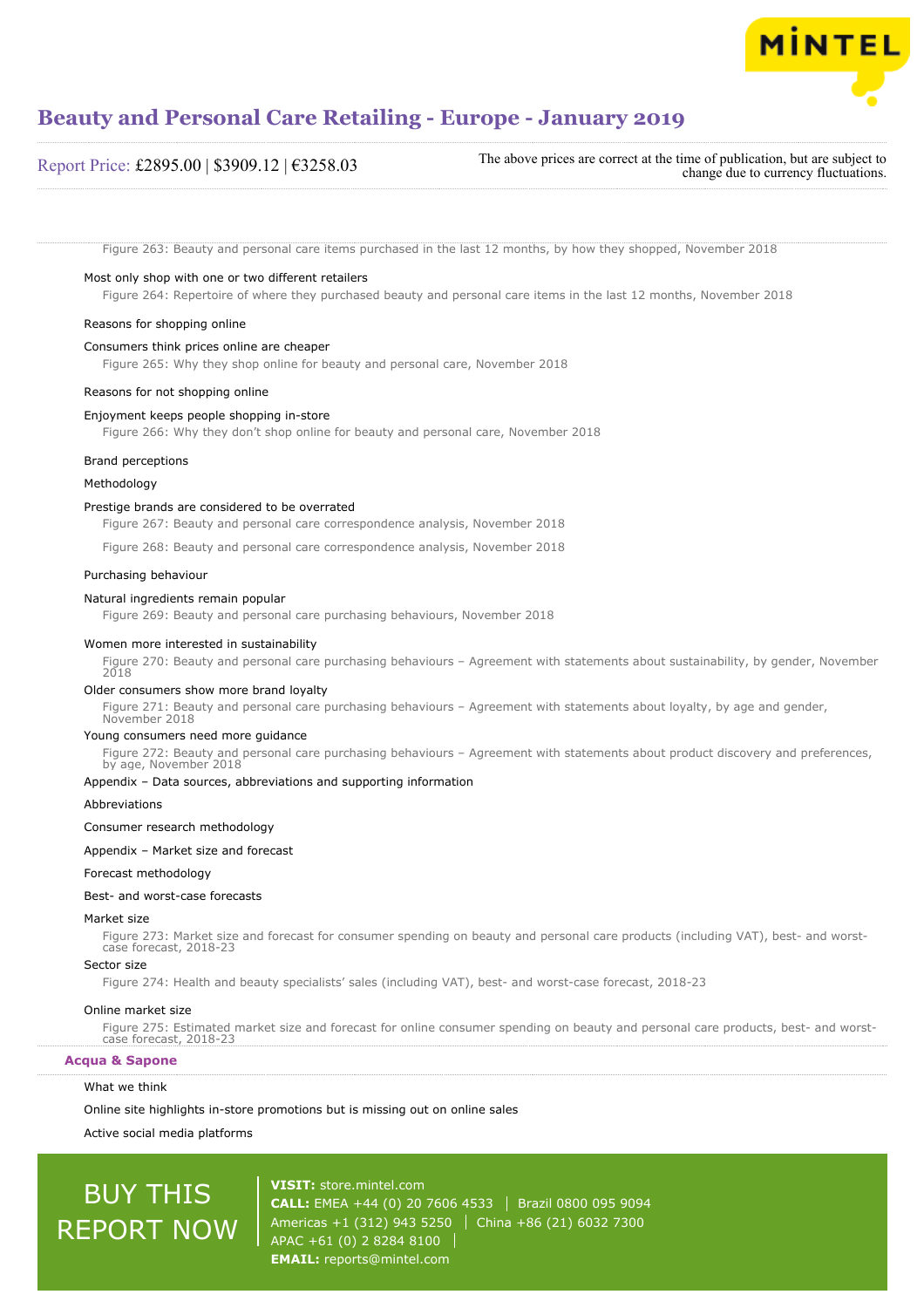

| Report Price: £2895.00   \$3909.12   €3258.03 |  |  |
|-----------------------------------------------|--|--|
|                                               |  |  |

The above prices are correct at the time of publication, but are subject to change due to currency fluctuations.

#### Company background

#### Company performance

Figure 276: Acqua & Sapone: group sales performance, 2013-17

Figure 277: Acqua & Sapone: outlet data, 2013-17

#### Retail offering

#### **AS Watson**

#### What we think

Diverse collection of businesses

Recent focus on service and online

Marionnaud a poor fit for AS Watson structure

#### Where next?

Company background

#### Company performance

Figure 278: AS Watson (Europe): group financial performance, 2013-17

Figure 279: AS Watson (Europe): outlet data, 2013-17

#### Retail offering

Rossmann

#### Kruidvat and Superdrug

Savers and Prijsmepper

#### Other businesses

Figure 280: AS Watson Europe, operating companies, 2017

#### **The Body Shop**

#### What we think

New owner reinforces values

New brand ambassadors could personalise ethical and green appeal

Missing out on new product benefits

Continued investment needed in physical retail

#### Broadening appeal to older consumers

Company background

#### Company performance

Figure 281: The Body Shop: group financial performance, 2013-17

Figure 282: The Body Shop: estimated UK sales performance, 2013-17

Figure 283: The Body Shop: outlet data, 2013-17

#### Retail offering

#### Product mix

Figure 284: The Body Shop: sales, by category, 2017

#### **Clarel**

What we think

## BUY THIS REPORT NOW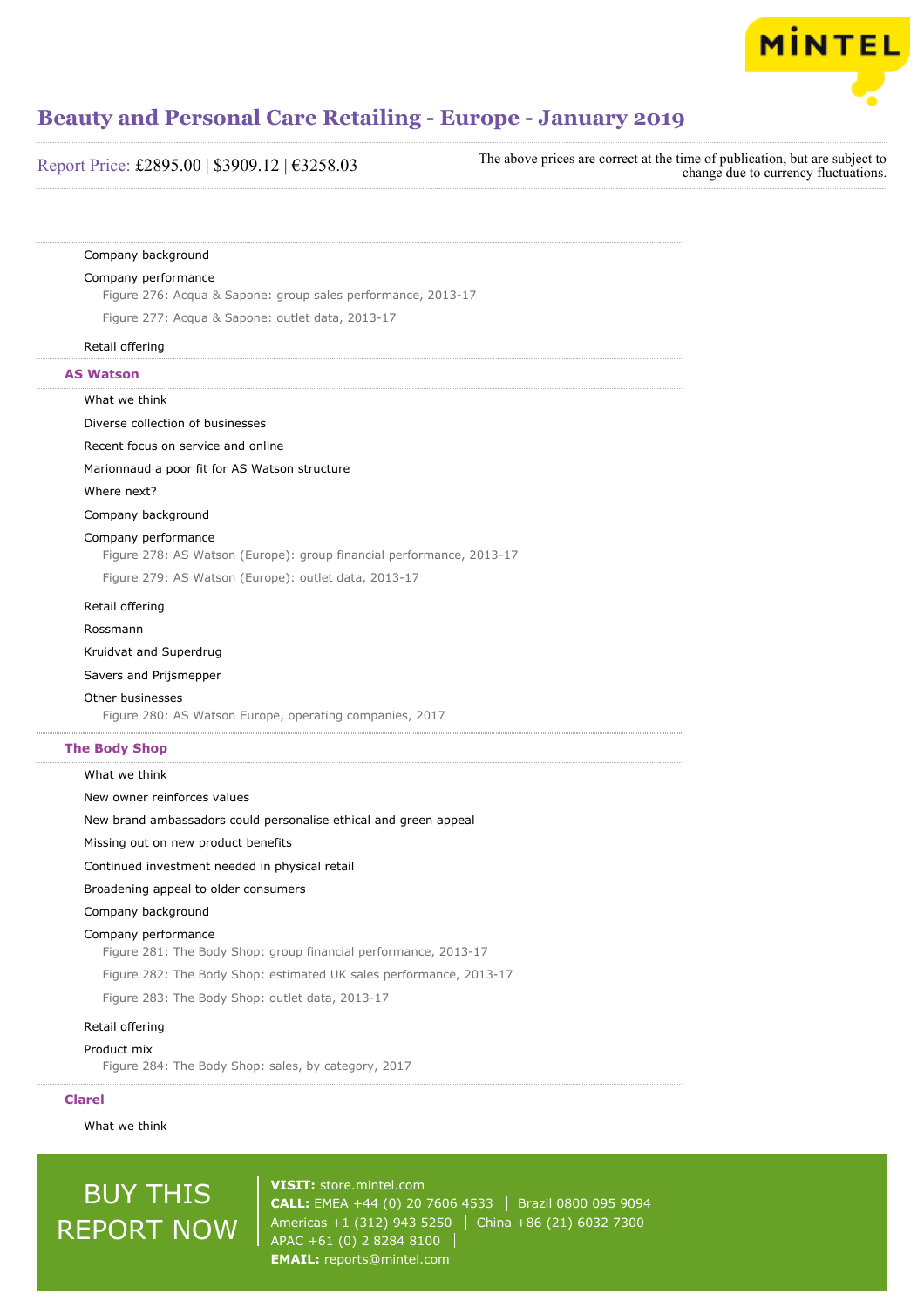

Report Price: £2895.00 | \$3909.12 | €3258.03

The above prices are correct at the time of publication, but are subject to change due to currency fluctuations.

#### Overstored?

Company background

#### Company performance

Figure 285: Clarel, gross sales, 2013-17

Figure 286: Clarel: outlet data, 2013-17

Retail offering

#### **Debenhams**

What we think

New beauty hall design to attract shoppers

Strengthening beauty offering, partnering with Estée Lauder to launch #Beautyhub

Rewarding socially-engaged beauty consumers with discounts

Exploring different beauty product category opportunities

Company background

#### Company performance

Figure 287: Debenhams: group financial performance, 2013/14-2017/18

Figure 288: Debenhams: outlet data, 2013/14-2017/18

#### Retail offering

**dm-Drogerie Markt**

#### What we think

Bloggers, influencers and conventions New products initiative Modernising and reshaping existing shops for a more enjoyable in-store experience Targeting the Chinese consumer market Company background Company performance Figure 289: dm-Drogerie Markt: group sales performance, 2013/14-2017/18 Figure 290: dm-Drogerie Markt: outlet data, 2013/14-2017/18

#### Retail offering

#### **Douglas Group**

#### What we think

New CEO's bold new strategy to rejuvenate and reposition the brand more upmarket

Modernising bricks-and-mortar stores

Website enhancements help grow online sales

Innovative and exclusive product mix

High value of Beauty Card members

Company background

Company performance

Figure 291: Douglas Group: group sales performance, 2013/14-2017/18

## BUY THIS REPORT NOW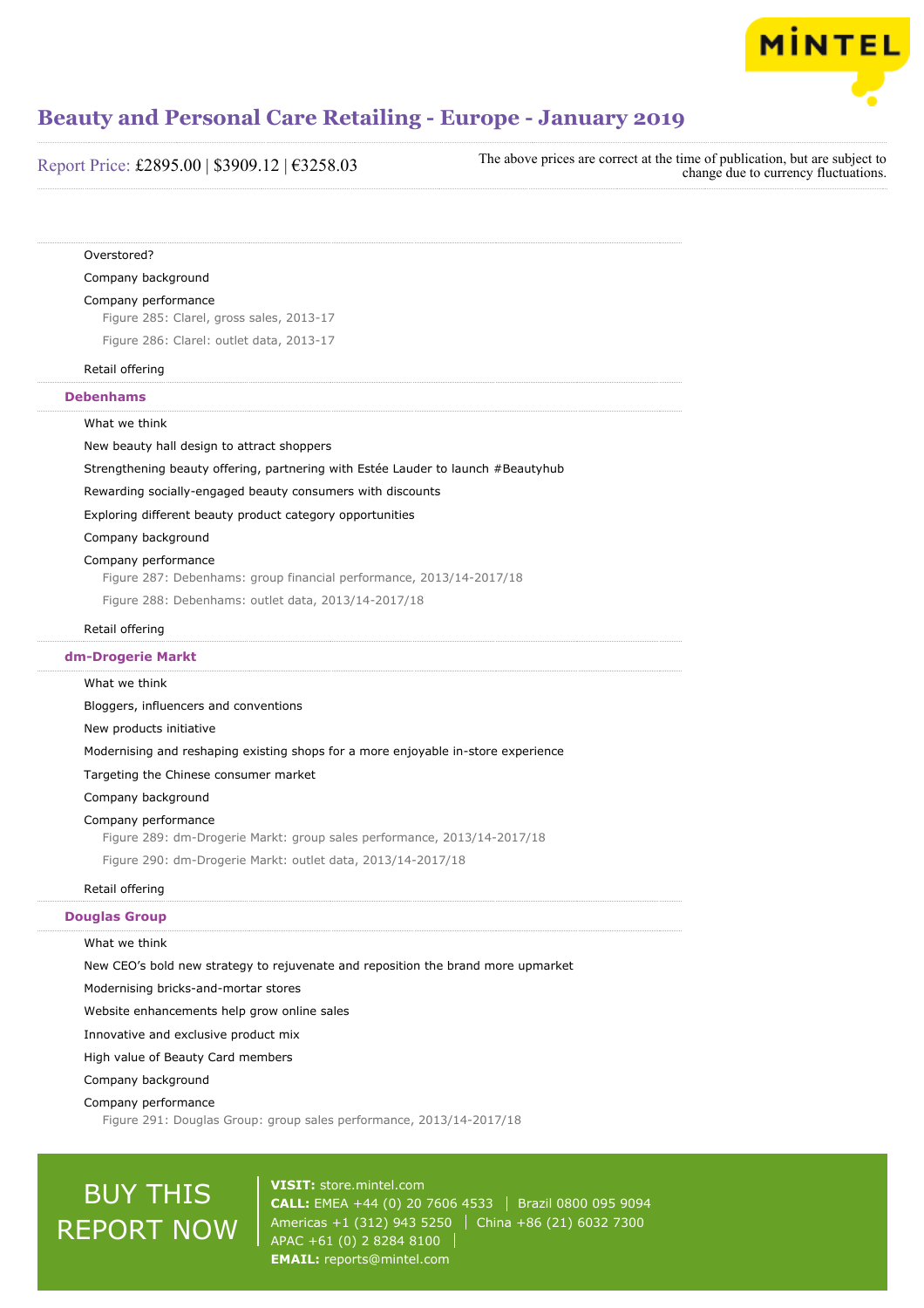

Report Price: £2895.00 | \$3909.12 | €3258.03

The above prices are correct at the time of publication, but are subject to change due to currency fluctuations.

Figure 292: Douglas Group: estimated outlet data, 2013/14-2017/18

#### Retail offering

**The Fragrance Shop**

What we think

Buy now, pay later payment scheme

'Sniff Bar' pop-up's

Black Friday sales push

Company background

#### Company performance

Figure 293: The Fragrance Shop: group financial performance, 2013/14-2017/18

Figure 294: The Fragrance Shop: outlet data, 2013/14-2017/18

Retail offering

**House of Fraser**

#### What we think

Ambitious plan to transform House of Fraser into Harrods of the High Street

Strained supplier relations

Nationwide shopping event

Company background

#### Company performance

Figure 295: House of Fraser Plc: group financial performance, 2013/14-2017/18

Figure 296: House of Fraser Plc: outlet data, 2013/14-2017/18

#### Retail offering

#### **John Lewis**

What we think

New concierge-style beauty service concept

Capitalising on vegan beauty trend

Preparing to launch a personalised Beauty reward programme

Expanded click-and-collect options

Company background

#### Company performance

Figure 297: John Lewis Plc (department store): group financial performance, 2013/14-2017/18

Figure 298: John Lewis Plc (department store): outlet data, 2013/14-2017/18

#### Retail offering

#### **Kiko Milano**

What we think

Hits the buffers in key markets including US, UK and Germany

Injection of capital will allow it to retarget its expansion

Online offers wide international coverage but some stores will be necessary

## BUY THIS REPORT NOW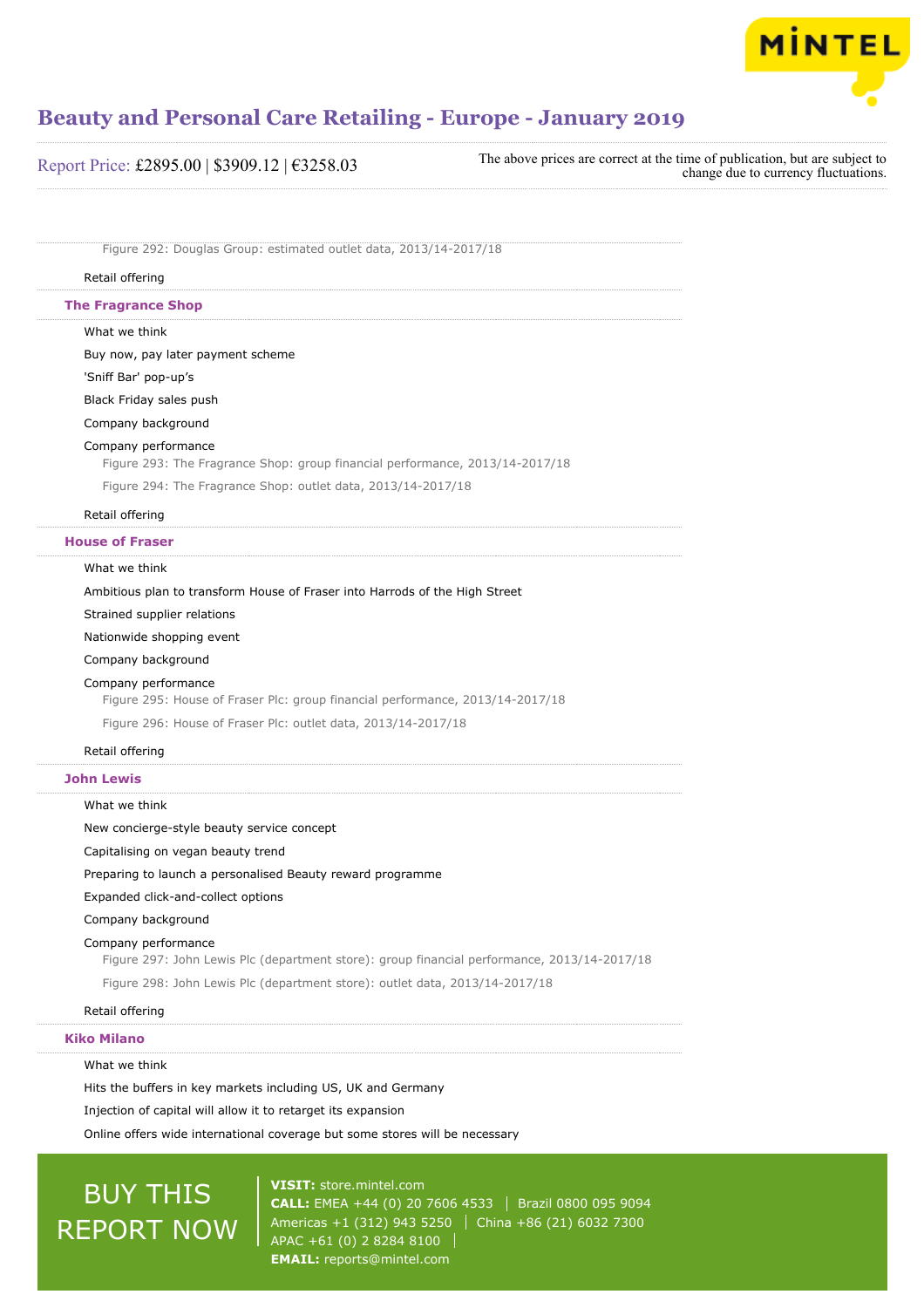

| Report Price: £2895.00   \$3909.12   $€3258.03$ | The above prices are correct at the time of publication, but are subject to<br>change due to currency fluctuations. |
|-------------------------------------------------|---------------------------------------------------------------------------------------------------------------------|
|-------------------------------------------------|---------------------------------------------------------------------------------------------------------------------|

#### Company background

#### Company performance

Figure 299: Kiko Milano: group financial performance, 2013-17

Figure 300: Kiko Milano: outlet data, 2013-17

#### Retail offering

**Lush Retail Ltd**

#### What we think

Lush responds to consumer demand with its 'Community Products'

#### Lush goes packaging-free

Lush enables customers to make their own bath bombs

Wales' first Lush Spa Shop opens in Cardiff

#### Company background

#### Company performance

Figure 301: Lush Retail Ltd: group financial performance, 2013/14-2017/18

Figure 302: Lush Retail Ltd: outlet data, 2013/14-2017/18

#### Retail offering

#### **Müller**

#### What we think

Succession solution could lead to greater dynamism

Heading off discount grocery threat is a challenge

Likely to move ahead in online retail

Assortment facing much-needed shakeup

#### Company background

#### Company performance

Figure 303: Müller: group financial performance, 2013/14-2017/18

Figure 304: Müller: outlet data, 2013/14-2017/18

#### Retail offering

#### **Rossmann**

#### What we think

Slow pace of refurbishment holds dangers for space productivity

Search for differentiation moves away from price

Connecting with younger customers remains a priority

#### Company background

#### Company performance

Figure 305: Rossmann: group sales performance, 2013-17

Figure 306: Rossmann: outlet data, 2013-17

#### Retail offering

#### **Sephora**

## BUY THIS REPORT NOW